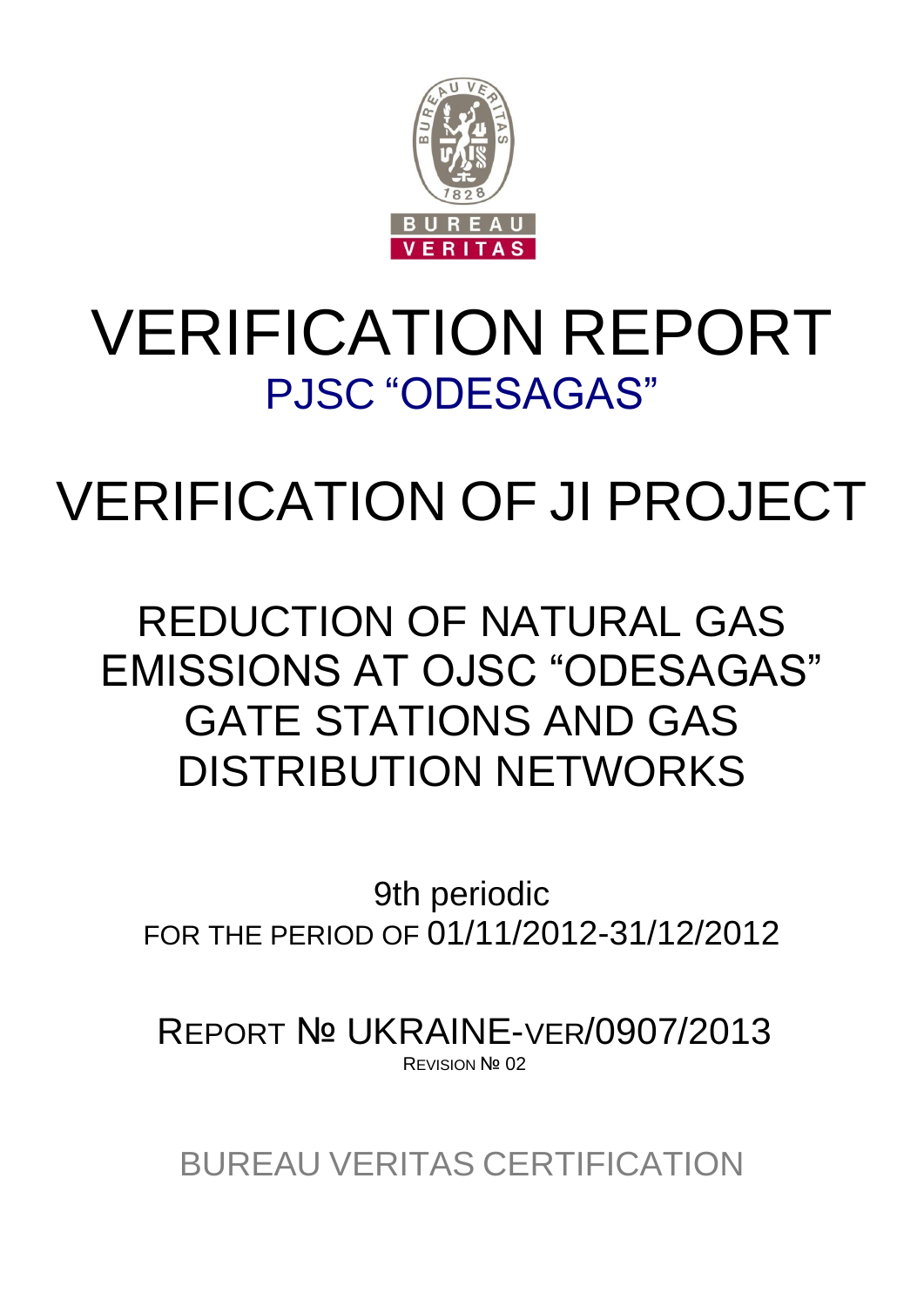#### **BUREAU VERITAS CERTIFICATION**

#### Report No: UKRAINE-ver/0907/2013



| Date of first issue:                                                                                                                                                                                                        | Organizational unit:       |             |                                       |                                             |
|-----------------------------------------------------------------------------------------------------------------------------------------------------------------------------------------------------------------------------|----------------------------|-------------|---------------------------------------|---------------------------------------------|
| 22/01/2013                                                                                                                                                                                                                  |                            |             | <b>Bureau Veritas Certification</b>   |                                             |
|                                                                                                                                                                                                                             | <b>Holding SAS</b>         |             |                                       |                                             |
| Client:                                                                                                                                                                                                                     | Client ref.:               |             |                                       |                                             |
| PJSC "Odesagas"                                                                                                                                                                                                             | <b>Vitaliy Gerasymenko</b> |             |                                       |                                             |
|                                                                                                                                                                                                                             |                            |             |                                       |                                             |
| Summary:                                                                                                                                                                                                                    |                            |             |                                       |                                             |
| Bureau Veritas Certification has made the 9th periodic verification of PJSC "Odesagas" project                                                                                                                              |                            |             |                                       |                                             |
| "Reduction of natural gas emissions at OJSC "Odesagas" gate stations and gas distribution networks", which                                                                                                                  |                            |             |                                       |                                             |
| is implemented in Odesa city and cities of Odesa region, Ukraine, and uses a specific approach to JI projects,                                                                                                              |                            |             |                                       |                                             |
| on the basis of UNFCCC criteria for the JI, as well as criteria given to provide for consistent project operations,                                                                                                         |                            |             |                                       |                                             |
| monitoring and reporting. UNFCCC criteria (but for the crediting period) refer to Article 6 of the Kyoto Protocol,                                                                                                          |                            |             |                                       |                                             |
| the JI rules and modalities and the subsequent decisions by the JI Supervisory Committee, as well as the host                                                                                                               |                            |             |                                       |                                             |
| country criteria.                                                                                                                                                                                                           |                            |             |                                       |                                             |
| The verification scope is defined as a periodic independent review and ex post determination by the Accredited                                                                                                              |                            |             |                                       |                                             |
| Entity of the monitored reductions in GHG emissions during defined verification period, and consisted of the<br>following three phases: i) desk review of the monitoring report against project design and the baseline and |                            |             |                                       |                                             |
| monitoring plan; ii) follow-up interviews with project stakeholders; iii) resolution of outstanding issues and the                                                                                                          |                            |             |                                       |                                             |
| issuance of the final verification report and opinion. The overall verification, from Contract Review to                                                                                                                    |                            |             |                                       |                                             |
| Verification Report & Opinion, was conducted using Bureau Veritas Certification internal procedures.                                                                                                                        |                            |             |                                       |                                             |
| The first output of the verification process is a list of Clarification Requests, Corrective Actions Requests,                                                                                                              |                            |             |                                       |                                             |
| Forward Actions Requests (CL, CAR and FAR), presented in Appendix A.                                                                                                                                                        |                            |             |                                       |                                             |
|                                                                                                                                                                                                                             |                            |             |                                       |                                             |
| In summary, Bureau Veritas Certification confirms that the project is implemented according to determined                                                                                                                   |                            |             |                                       |                                             |
| changes. Installed equipment that is essential for generating emission reductions runs reliably and is calibrated                                                                                                           |                            |             |                                       |                                             |
| appropriately. The monitoring system is in place and the project is generating GHG emission reductions. The<br>GHG emission reduction is calculated without material errors, and the ERUs issued totalize 98 836 tonnes of  |                            |             |                                       |                                             |
| CO <sub>2</sub> equivalent for the monitoring period from 01/11/2012 to 31/12/2012.                                                                                                                                         |                            |             |                                       |                                             |
|                                                                                                                                                                                                                             |                            |             |                                       |                                             |
|                                                                                                                                                                                                                             |                            |             |                                       |                                             |
| Our opinion relates to the project's GHG emissions and resulting GHG emission reductions reported and<br>related to the approved project baseline and monitoring, and its associated documents.                             |                            |             |                                       |                                             |
|                                                                                                                                                                                                                             |                            |             |                                       |                                             |
| Report No.:<br>Subject Group:                                                                                                                                                                                               |                            |             |                                       |                                             |
| UKRAINE-ver/0907/2013<br>JI                                                                                                                                                                                                 |                            |             |                                       |                                             |
| Project title:                                                                                                                                                                                                              |                            |             |                                       |                                             |
| "Reduction of natural gas emissions at OJSC                                                                                                                                                                                 |                            |             |                                       |                                             |
| "Odesagas"<br>gate stations and gas distribution                                                                                                                                                                            |                            |             |                                       |                                             |
| networks"                                                                                                                                                                                                                   |                            |             |                                       |                                             |
| Work carried out by:                                                                                                                                                                                                        |                            |             |                                       |                                             |
| V. Yeriomin - Team Leader, Climate Change Lead<br>Verifier                                                                                                                                                                  |                            | $\boxtimes$ |                                       | No distribution without permission from the |
| O.Kuzmenko - Team Member, technical specialist                                                                                                                                                                              |                            |             |                                       | Client or responsible organizational unit   |
| Work reviewed by:                                                                                                                                                                                                           |                            |             |                                       |                                             |
| I.Sokolov - Internal technical reviewer                                                                                                                                                                                     |                            |             |                                       |                                             |
| V. Kobzar - Technical specialist                                                                                                                                                                                            |                            |             | Limited distribution                  |                                             |
|                                                                                                                                                                                                                             |                            |             |                                       |                                             |
| Work approved by:                                                                                                                                                                                                           |                            |             |                                       |                                             |
| Sokolov Ivan - Operational Manager                                                                                                                                                                                          | eritas                     |             | <b>Certifinestricted</b> distribution |                                             |
|                                                                                                                                                                                                                             | <b>Tolding</b>             |             |                                       |                                             |
| Date of this revision:<br>Rev. No.:                                                                                                                                                                                         | Number of pages:           |             |                                       |                                             |
| 12/02/2013<br>02<br>26                                                                                                                                                                                                      |                            |             |                                       |                                             |
|                                                                                                                                                                                                                             |                            |             |                                       |                                             |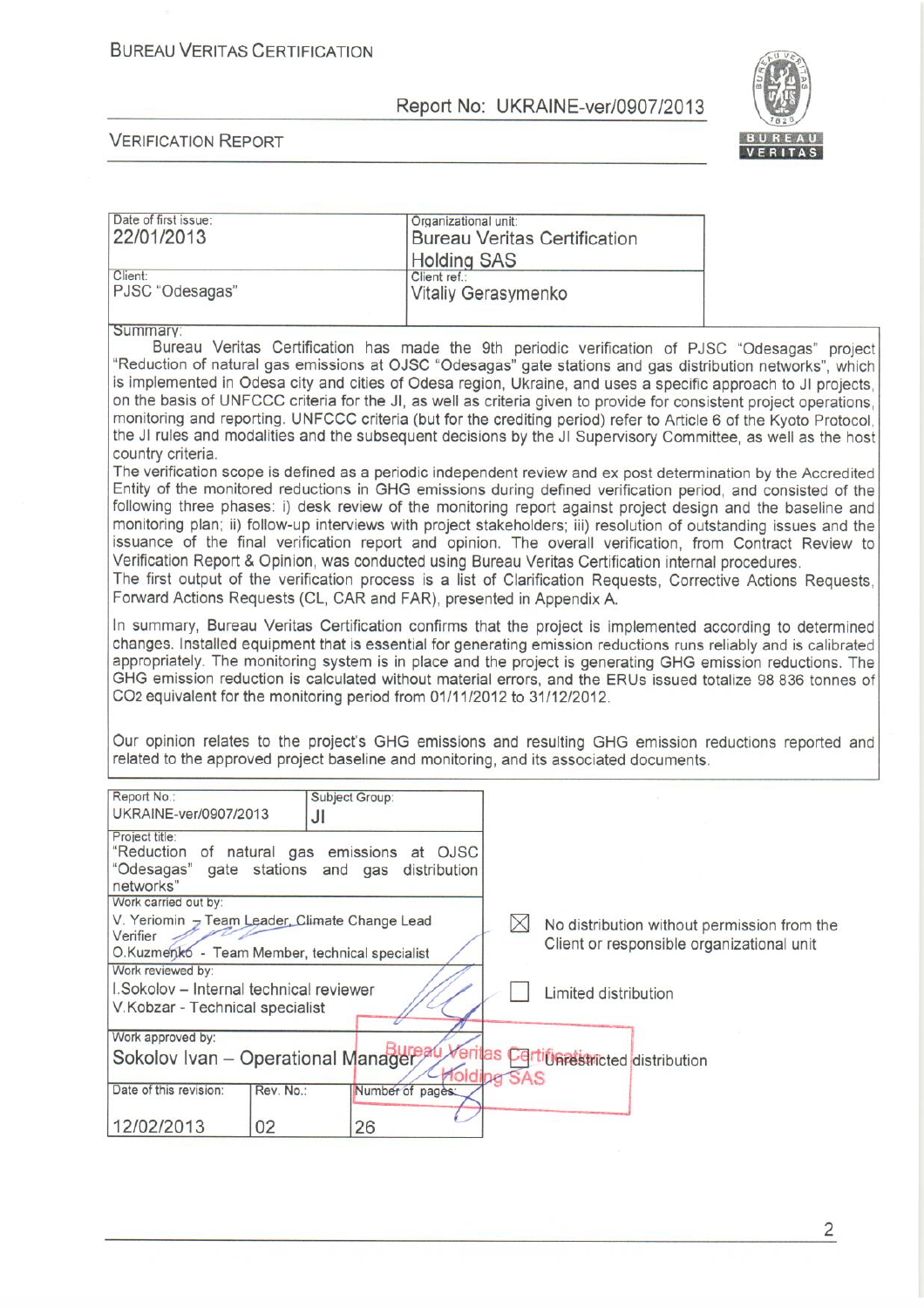

VERIFICATION REPORT

### *Table of Contents Page* 1 INTRODUCTION .........................................................................................4 1.1 Objective ......................................................................................................4 1.2 Scope ............................................................................................................4 1.3 Verification Team .......................................................................................4 2 METHODOLOGY ........................................................................................5 2.1 Review of Documents ...............................................................................5 2.2 Follow-up Interviews .................................................................................6 2.3 Resolution of Сlarification, Сorrective and Forward Action Requests ......................................................................................................6 3 VERIFICATION CONCLUSIONS ............................................................7 3.1 Remaining issues and FARs from previous verifications ................7 3.2 Project approval by Parties involved (90-91) .....................................7 3.3 Project implementation (92-93) ..............................................................8 3.4 Compliance of the monitoring plan with the monitoring methodology (94-98) ...............................................................................10 3.5 Revision of monitoring plan (99-100) .................................................11 3.6 Data management (101).........................................................................11 3.7 Verification regarding programmes of activities (102-110) ...........13 4 VERIFICATION OPINION .......................................................................13 5 REFERENCES ..........................................................................................15 APPENDIX A: COMPANY PROJECT VERIFICATION PROTOCOL..........17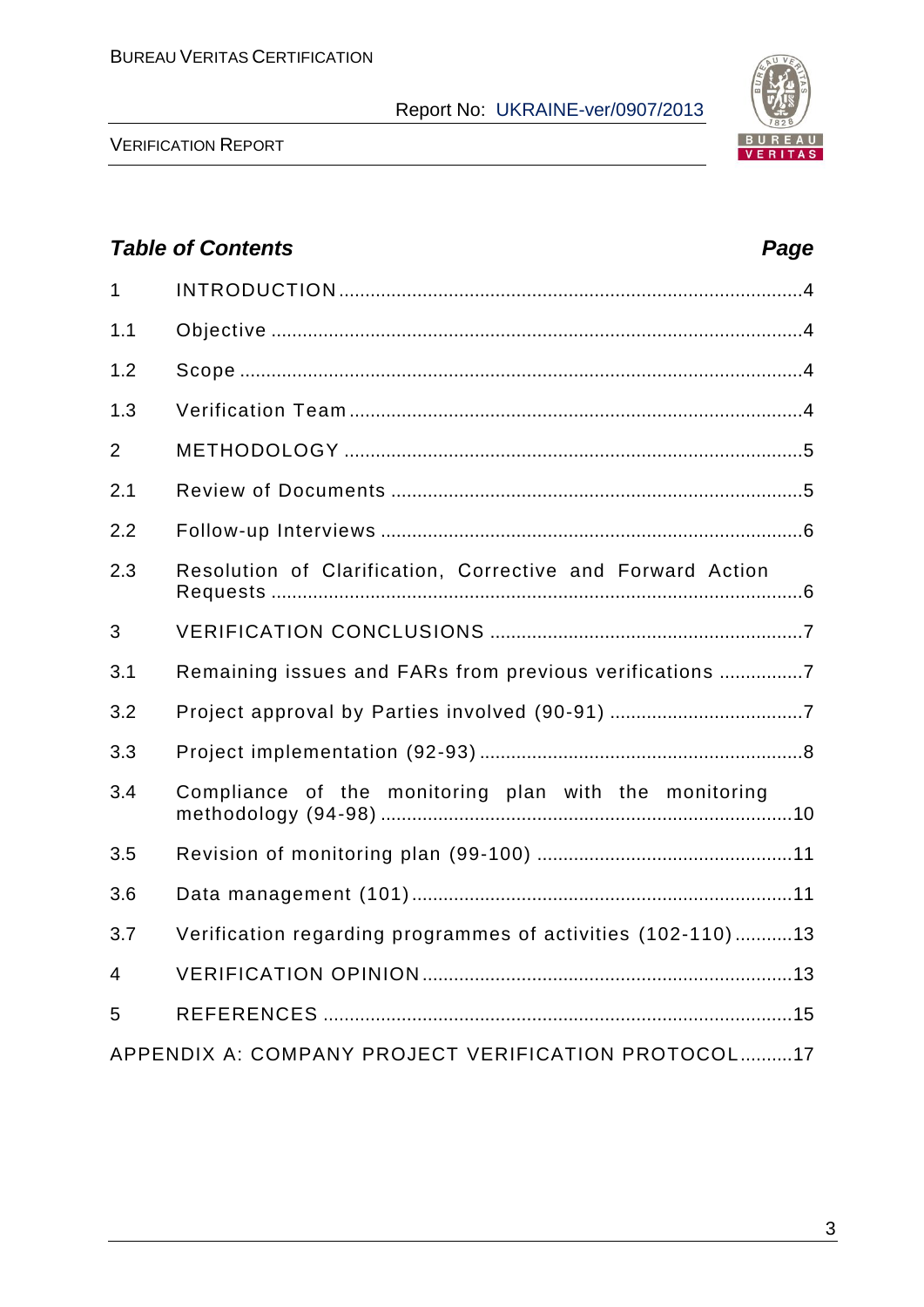

VERIFICATION REPORT

#### **1 INTRODUCTION**

PJSC "Odesagas" has commissioned Bureau Veritas Certification to verify the emissions reductions of its JI project "Reduction of natural gas emissions at OJSC "Odesagas" gate stations and gas distribution networks", (hereafter called "the project") in Odesa city and cities in Odesa region, Ukraine.

This report summarizes the findings of the verification of the project, performed on the basis of UNFCCC criteria, as well as criteria given to provide for consistent project operations, monitoring and reporting, as well as the host country criteria.

The verification covers the period from November 1, 2012 to December 31, 2012.

#### **1.1 Objective**

Verification is the periodic independent review and ex post determination by the Accredited Independent Entity (AIE) of the monitored reductions in GHG emissions during defined verification period.

The objective of verification can be divided in Initial Verification and Periodic Verification.

UNFCCC criteria refer to Article 6 of the Kyoto Protocol, the JI rules and modalities and the subsequent decisions by the JI Supervisory Committee, as well as the host country criteria.

#### **1.2 Scope**

The verification scope is defined as an independent and objective review of the project design document, the project's baseline study, monitoring plan, monitoring report and other relevant documents. The information in these documents is reviewed against Kyoto Protocol requirements, UNFCCC rules and associated interpretations.

The verification is not meant to provide any consulting towards the Client. However, stated requests for clarifications, corrective and/or forward actions may provide input for improvement of the project monitoring towards reductions in the GHG emissions.

#### **1.3 Verification Team**

The verification team consists of the following personnel:

V. Yeriomin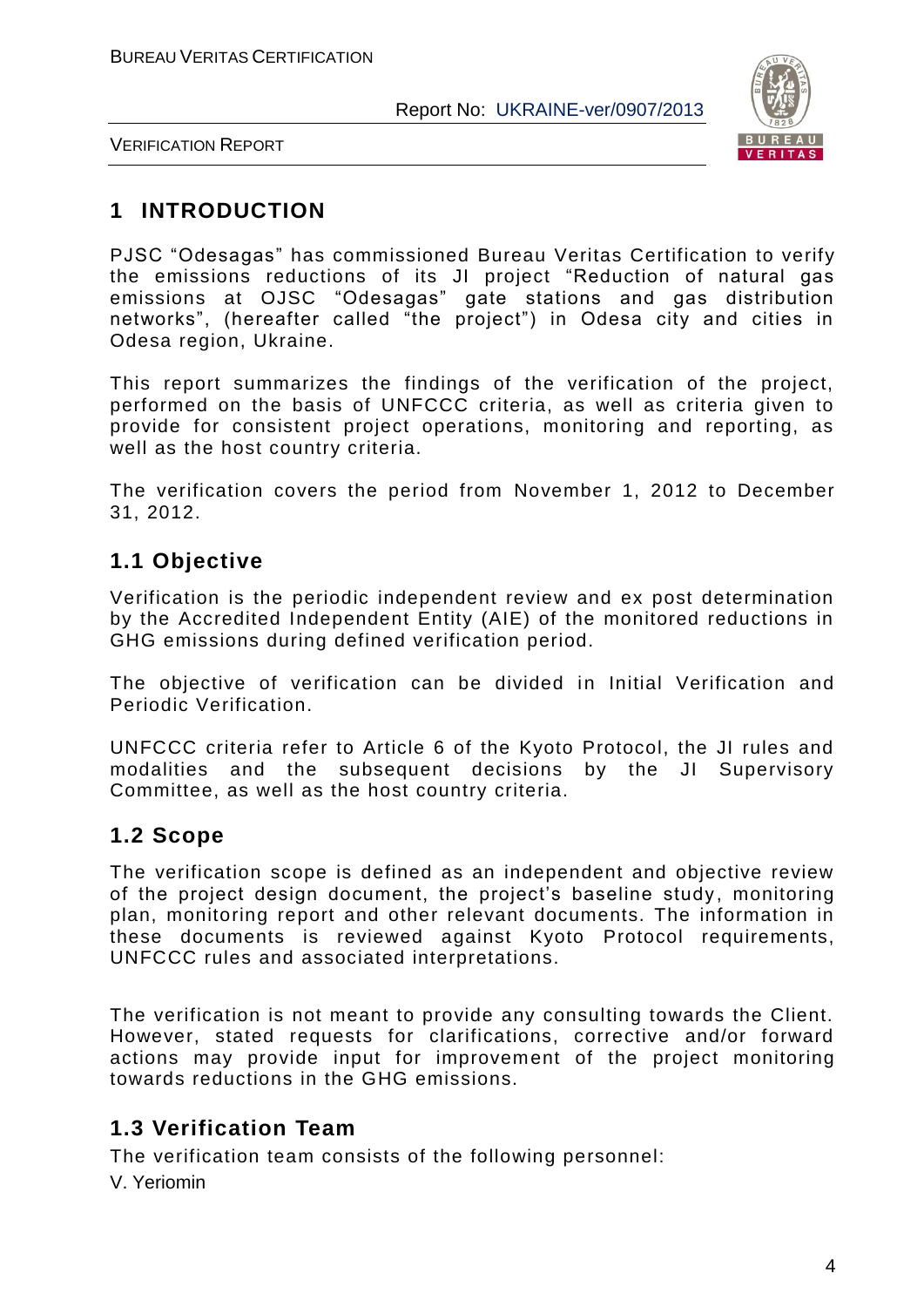

VERIFICATION REPORT

Bureau Veritas Certification, Team Leader, Climate Change Lead Verifier

O.Kuzmenko Bureau Veritas Certification, Team Member, technical specialist

This verification report was reviewed by: Ivan Sokolov Bureau Veritas Certification, Internal Technical Reviewer

V.Kobzar

Bureau Veritas Certification, Technical specialist

#### **2 METHODOLOGY**

The overall verification, from Contract Review to Verification Report & Opinion, was conducted using Bureau Veritas Certification internal procedures.

In order to ensure transparency, a verification protocol was customized for the project, according to the version 01 of the Joint Implementation Determination and Verification Manual, issued by the Joint Implementation Supervisory Committee at its 19<sup>th</sup> meeting on 04/12/2009. The protocol shows, in a transparent manner, criteria (requirements), means of verification and the results from verifying the identified criteria. The verification protocol serves the following purposes:

- It organizes, details and clarifies the requirements a JI project is expected to meet;
- It ensures a transparent verification process where the verifier will document how a particular requirement has been verified and the result of the verification.

The completed verification protocol is enclosed in Appendix A to this report.

#### **2.1 Review of Documents**

The Monitoring Report (MR) submitted by PJSC "Odesagas" and additional background documents related to the project design and baseline, i.e. country Law, Project Design Document (PDD), Approved CDM methodology, Determination Report of the project issued by Bureau Veritas Certification Holding SAS No. UKRAINE-0062/2009 as of 18/04/2011, Guidance on criteria for baseline setting and monitoring, Host party criteria, the Kyoto Protocol, Clarifications on Verification Requirements to be Checked by an Accredited Independent Entity were reviewed.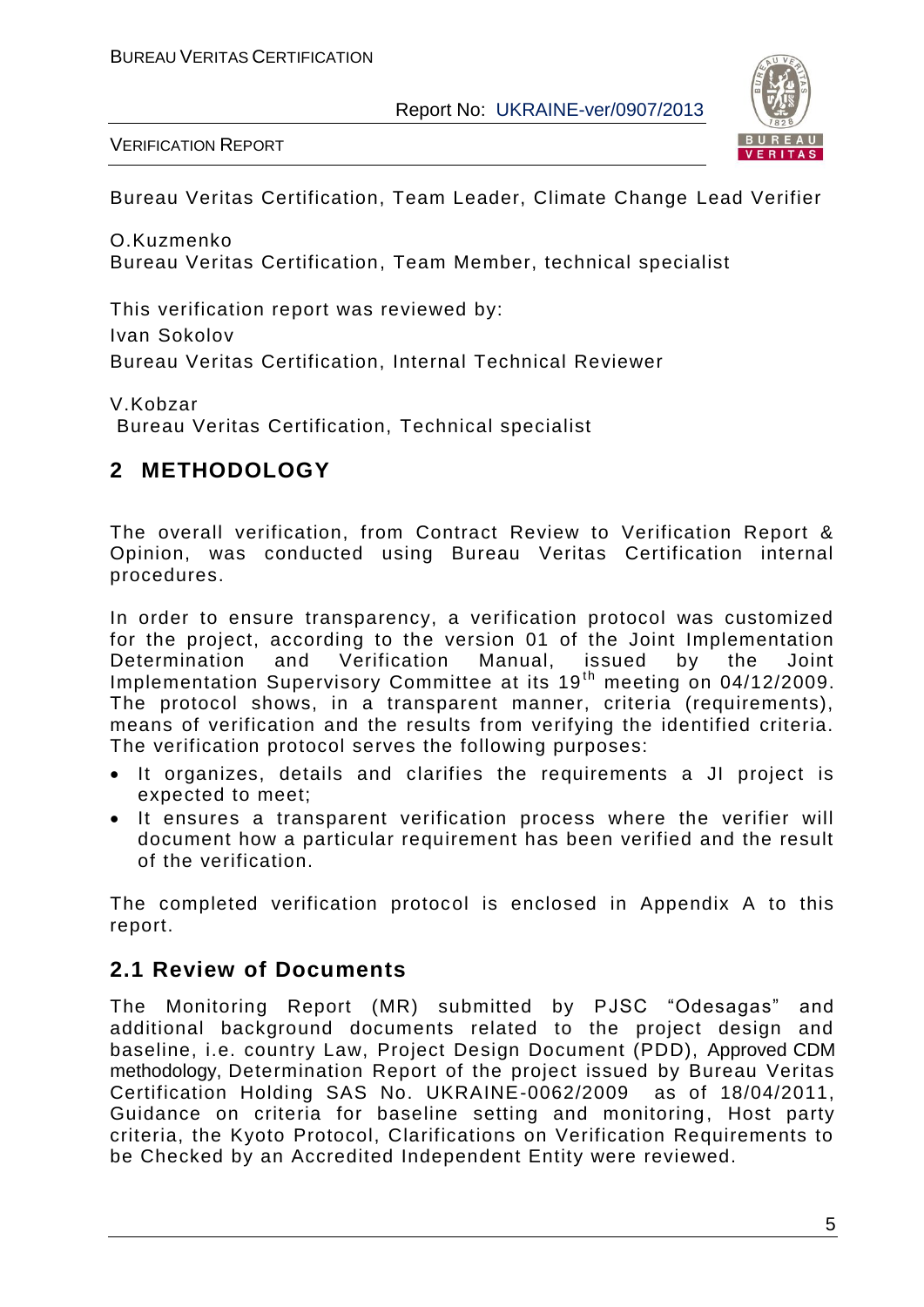

VERIFICATION REPORT

The verification findings presented in this report relate to the Monitoring Report for the period from 01/11/2012 to 31/12/2012, version 01 as of January 16, 2013 and version 02 as of February 06, 2013 and the project as described in the determined PDD.

#### **2.2 Follow-up Interviews**

On 07/02/2013 Bureau Veritas Certification verification team visited the project implementation site and performed on-site interviews with project stakeholders to confirm selected information and to resolve issues identified in the document review. Representatives of PJSC "Odesagas" and VEMA were interviewed. The main topics of the interviews are summarized in Table 1.

| <b>Interviewed</b><br>organization | <b>Interview topics</b>                                                                                                                                                                                                                                                                      |
|------------------------------------|----------------------------------------------------------------------------------------------------------------------------------------------------------------------------------------------------------------------------------------------------------------------------------------------|
| PJSC "Odesagas"                    | $\triangleright$ Organizational structure<br>Responsibilities and authorities<br>$\triangleright$ Personnel training<br>Quality control procedures and technology<br>$\triangleright$ Equipment use (records)<br>Metering equipment control<br>Metering record keeping system, database<br>➤ |
| Consultant:<br><b>VEMA</b>         | Baseline methodology<br>Monitoring plan<br>Monitoring report<br>Deviations from the PDD                                                                                                                                                                                                      |

#### **Table 1 Interview topics**

#### **2.3 Resolution of Clarification, Corrective and Forward Action Requests**

The objective of this phase of the verification is to raise the requests for corrective and forward actions as well as clarification requests and any other outstanding issues that needed to be clarified for Bureau Veritas Certification positive conclusion on the GHG emission reductions calculation.

If the Verification Team, in assessing the monitoring report and supporting documents, identifies issues that need to be corrected, clarified or improved with regard to the monitoring requirements, it should raise these issues and inform the project participants of these issues in the form of: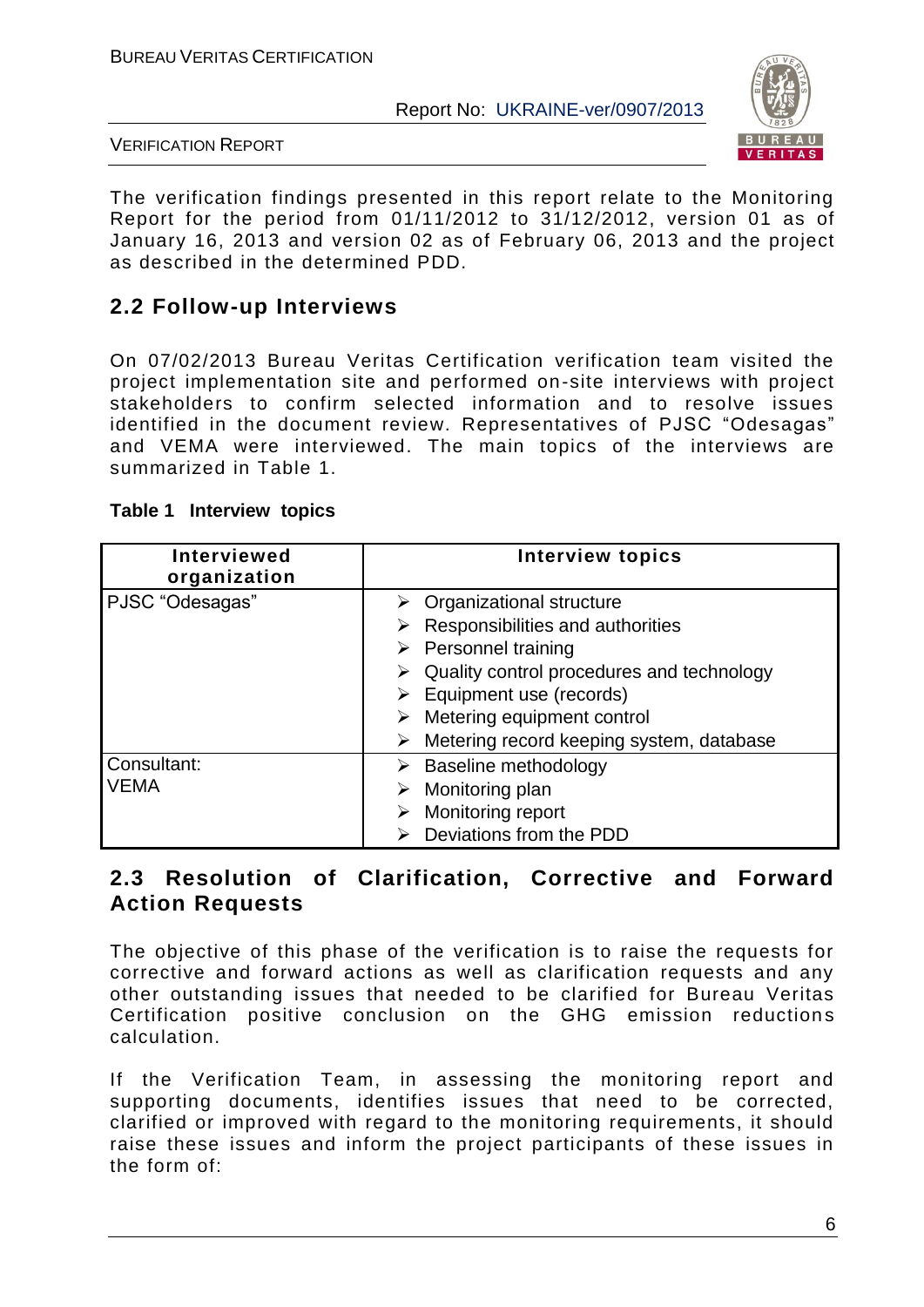

VERIFICATION REPORT

(а) Corrective action request (CAR), requesting the project participants to correct a mistake that is not in accordance with the monitoring plan;

(b) Clarification request (CL), requesting the project participants to provide additional information for the Verification Team to assess compliance with the monitoring plan

(c) Forward action request (FAR), informing the project participants of an issue, relating to the monitoring that needs to be reviewed during the next verification period.

The Verification Team will make an objective assessment as to whether the actions taken by the project participants, if any, satisfactorily resolve the issues raised, if any, and should conclude its findings of the verification.

To guarantee the transparency of the verification process, the concerns raised are documented in more detail in the verification protocol in Appendix A.

#### **3 VERIFICATION CONCLUSIONS**

In the following sections, the conclusions of the verification are stated.

The findings from the desk review of the original monitoring documents and the findings from interviews during the follow up visit are described in the Verification Protocol in Appendix A.

The Clarification, Corrective and Forward Action Requests are stated, where applicable, and are further documented in the Verification Protocol in Appendix A. The verification of the Project resulted in 5 Corrective Action Requests, and 2 Clarification Request.

The number between brackets at the end of each section corresponds to the DVM paragraph.

#### **3.1 Remaining CL and FARs from previous verifications**

There are no any remaining CL and FAR from previous verifications.

#### **3.2 Project approval by Parties involved (90-91)**

The project obtained approval by the Host party (Ukraine) - Letter of Approval №1566/23/7 dated 25/12/2009 issued by the National Environmental Investment Agency of Ukraine and written project approval by the party – buyer of emission reductions units (Denmark) - Letter of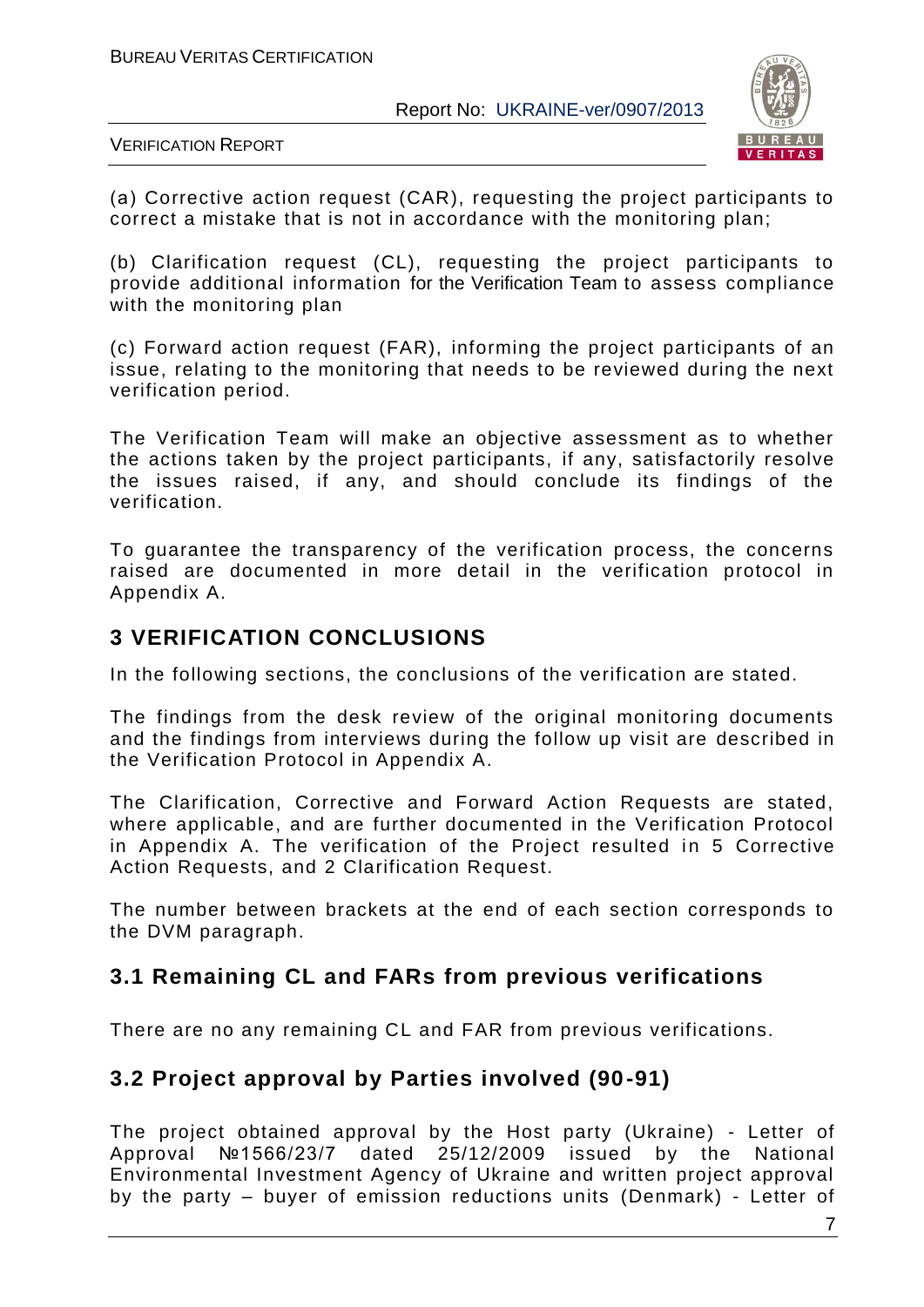

VERIFICATION REPORT

Approval №1602/1102-0023 dated 21/12/2009 issued by the Danish Energy Agency, the Danish Ministry of Climate and Energy). The abovementioned written approvals are unconditional.

The identified areas of concern as to the project approval by the parties involved, project participants responses and Bureau Veritas Certification's conclusions are described in Appendix A to this report (refer to CAR 01).

#### **3.3 Project implementation (92-93)**

PJSC "Odesagas" is the company uniting gas supply facilities of 26 districts in Odesa region and gas supply facility in Odesa city, and providing natural gas transportation and supply to industrial and domestic consumers. PJSC "Odesagas" controls 1917 gas distribution points and cabinet-type gas distribution points, among them 1851 (GDP, CGDP) are the PJSC "Odesagas" property. The structure of current gas transport rates does not include depreciation and investment needs of gas distribution enterprises, which does not ensure receipt of funds for performance of necessary repair works and modernization of gas networks, purchase of appropriate engineering equipment and components, and also results in increase of natural gas leakage at the PJSC "Odesagas" facilities.

The goal of the project is reduction of natural gas leakage in gas distribution points and in cabinet-type gas distribution points, which will result in reduction of methane emissions into the atmosphere, which is a greenhouse gas. The main sources of leakage are junctions of the elements of gas-distribution points and cabinet-type gas distribution points. Many connecting parts of GDP and CGDP require repair in the result of quick wear of compactor elements. Within the scope of the project for repair of GDP and CGDP equipment, for the purpose of leakage repair, modern compacting materials will be used, replacing service and repair practice based on rubberized asbestos fabric and rubber gaskets, and compacting padding made of cotton fiber with fat soakage and asbestos graphite filler, which results in additional methane leakage, which is a greenhouse gas.

The project activity includes:

Implementation of purposeful examination and technical maintenance (PETM) of gas distribution points and cabinet-type gas distribution points – modern and the most economically efficient practice, which allows for not only detection of leaking areas, but also determination of leakage volume (i.e., potential volume of gas leakage reduction). This is a key information for substantiation of types of repair and priority choice of its objects, which is important under short financing for repair of all leakage. This activity will include purchase and calibration of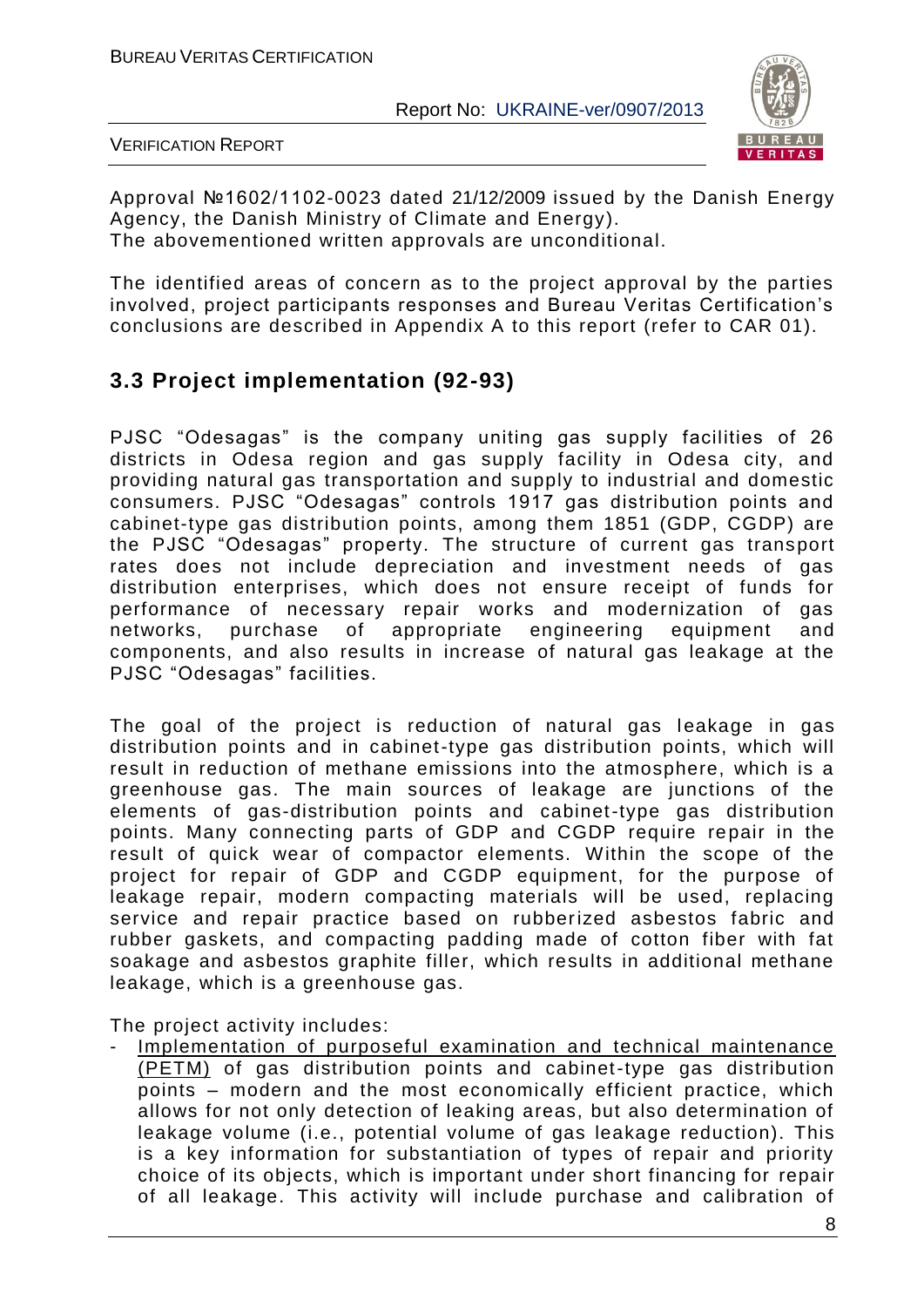

VERIFICATION REPORT

modern measuring equipment, appropriate training of employees, development of monitoring map with the list of all equipment components to be regularly examined, creation of leakage data collection and storage system, and implementation of internal audit and quality assurance system for repair and accounting of methane leakage.

- Detection and measurement of leakage: monitoring system of leakage, including repaired leakage (repaired equipment components) will be exercised on a regular basis (once per four days or once a week, depending on the type of equipment) by specially trained personnel. Each component will be checked according to the monitoring map, and detected leakage will be duly marked with individual number; gas leakage volumes will be measured and registered in the database.
- Repair of all detected leakage: repair of junctions of GDP and CGDP elements within the scope of this project will vary from replacement of gaskets and wedge plugs, use of new sealants or compacting materials, to capital repair and replacement of safety valves of pressure regulators, piston rods, installation of natural gas gauges. Repaired GDP and CGDP equipment components will be regularly checked as a part of a standard monitoring program (see above) to make sure they have not become the source of leakage again.

Duration of the project is not limited, as PETM, monitoring and leakage repair programs are aimed to become a part of work of PJSC "Odesagas". Reduction of  $CO<sub>2e</sub>$  emissions is stated for the crediting period of 18 years according to modality and Joint Implementation Mechanism Procedures.

According PDD version 06 the project boundary include the methane leakage places as a result non-hermetic gas equipment of gas-distributing posts (GDP) and cabinet gasdistributing posts (CGDP). Total it was included 1851 GDP (CGDP) into the project boundary. During from the beginning of the project (2005) to the beginning of accounting monitoring period at the frame of project was repaired (reconstructed, changed) 1851 GDP (CGDP), that is all GDP and CGDP which were included to the project boundaries. List of all repaired, reconstructed, replaced GDP (CGDP) during previous monitoring periods are in Appendixes A to the Monitoring Reports of previous periods.

The data of the spent works for reconstruction and replacement of gate-regulatory fittings of GDP (CGDP) by year are present in the Table 2.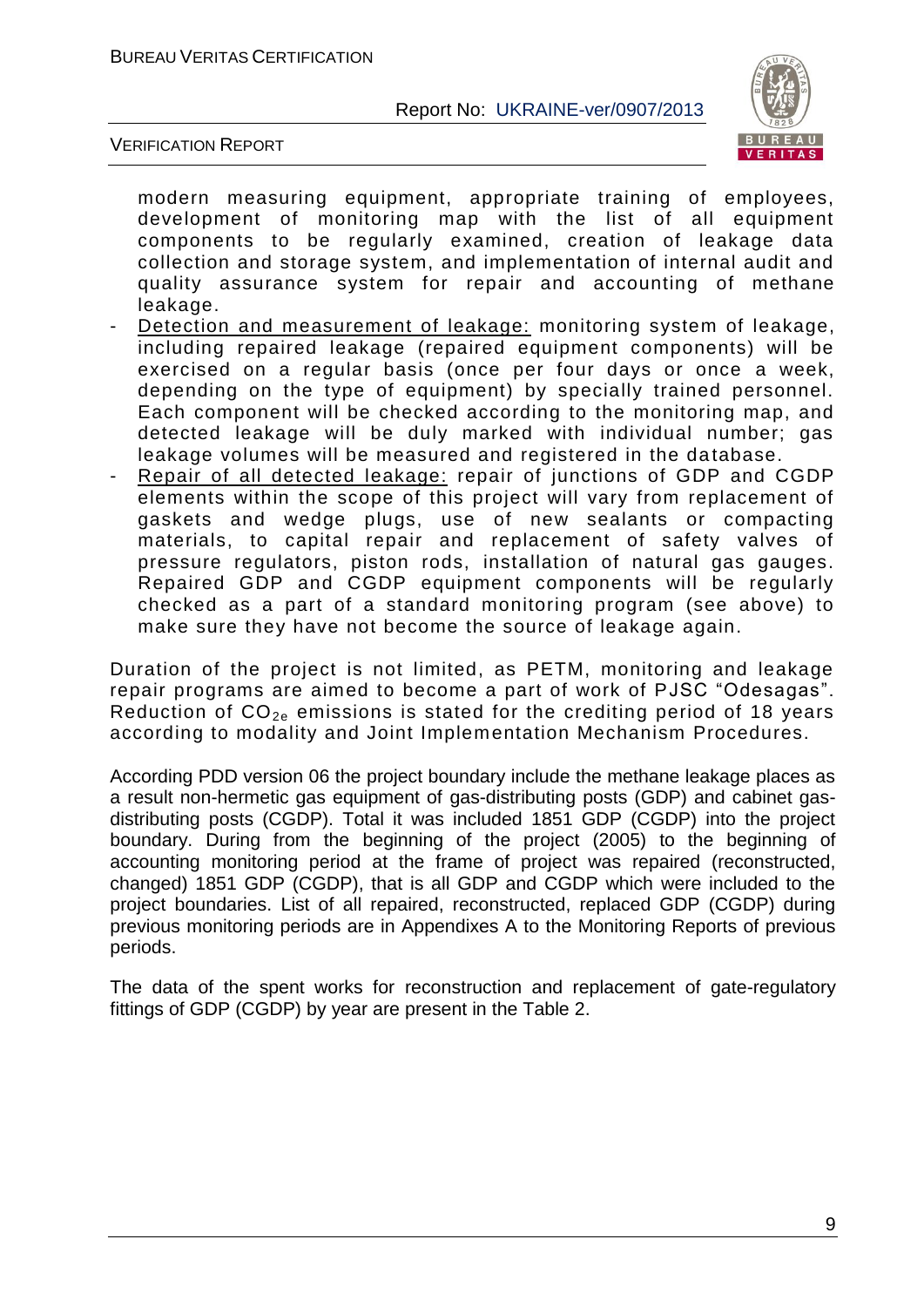

VERIFICATION REPORT

| <b>Period</b>                 | <b>Quantity of repaired,</b><br>reconstructed and replacement<br><b>GDP (CGDP)</b> |
|-------------------------------|------------------------------------------------------------------------------------|
| 2005                          | 124                                                                                |
| 2006                          | 196                                                                                |
| 2007                          | 113                                                                                |
| 2008                          | 184                                                                                |
| 2009                          | 185                                                                                |
| 2010                          | 208                                                                                |
| 2011                          | 351                                                                                |
| from 01/02/2012 to 31/10/2012 | 490                                                                                |
| Total                         | 1851                                                                               |

#### **Table 2 Number of repaired (reconstructed, replaced) GDPs (CGDPs) under the project in periods**

The project activities for the current monitoring period are further carrying out of purposeful examination and technical maintenance (PETM) of all GDP (CGDP) gas equipment, which was repaired (reconstructed, replaced) during all JI project operation time.

Gas equipment repaired in previous periods of the project activities will be regularly checked as a part of a standard monitoring program to make sure it hasn't become the source of leakage again.

According to the Monitoring Plan in the PDD version 06 the regular repairs оf gas equipment are done once per year, technical maintenance – once per half year.

Methane leakage volumes from the repaired GDP (CGDP) gas equipment of PJSC "Odesagas" received in the result of measurements do not exceed the methane leakage volumes, which were measured after the first repair of equipment.

The identified areas of concern as to the project implementation, project participants responses and Bureau Veritas Certification's conclusions are described in Appendix A to this report (refer to CAR 01, CAR 02, CAR 03).

#### **3.4 Compliance of the monitoring plan with the monitoring methodology (94-98)**

The monitoring occurred in accordance with the monitoring plan included in the PDD regarding which the determination has been deemed final and is so listed on the UNFCCC JI website.

To calculate the emission reductions such key factors as the rate of leakage for each leakage found, gas temperature and pressure, volume of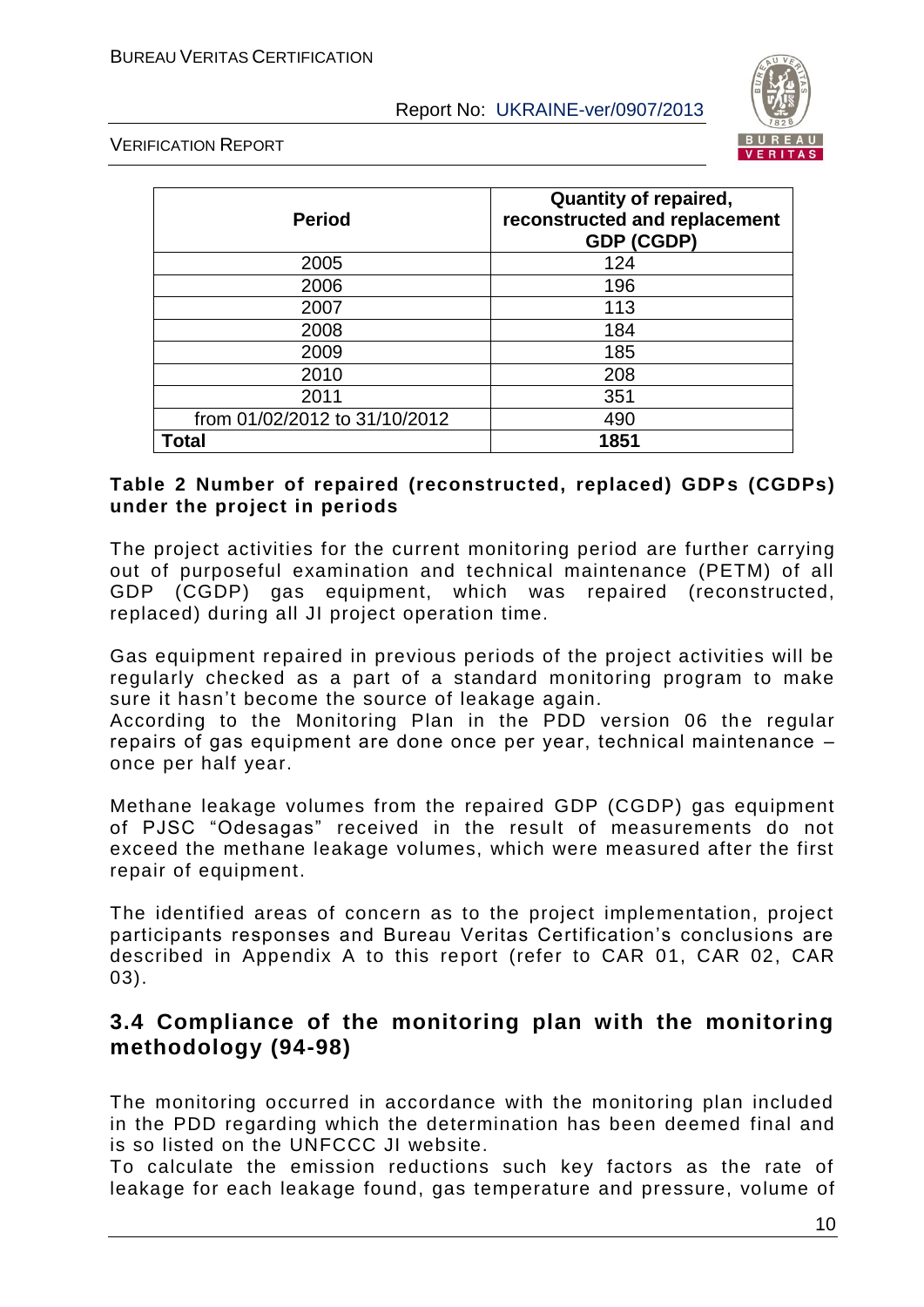

VERIFICATION REPORT

capacity, the concentration of methane in the sample, time for which the concentration of methane in the volume capacity reaches a certain level, experience in implementing measures envisaged by the project, the current practice that exists in Ukraine in this area, financial costs and the availability of expertise, legislation affecting the emissions in the baseline, level of activity on the project and the project emissions and risks associated with the project were taken into consideration.

Data sources used for calculating emission reductions, such as calibrated measuring equipment (gas analyzer), stop-watch timer 'SOS pr-2b-2', mercury glass thermometer of TL-4 type and flow meter, information from manufacturers and IPCC are clearly identified, reliable and transparent.

Emission factors, including default emission factors, are selected by carefully balancing accuracy and reasonableness, and appropriately justified of the choice.

The calculation of emission reductions is based on conservative assumptions and the most plausible scenarios in a transparent manner. Monitoring periods for each project component is clearly identified in the monitoring report and do not overlap with those for which verification has been made in the past and is considered final.

The identified areas of concern as to compliance of the monitoring plan with the monitoring methodology, project participants responses and Bureau Veritas Certification's conclusions are described in Appendix A to this report (refer to CAR 03, CAR 04).

#### **3.5 Revision of monitoring plan (99-100)**

Not applicable.

#### **3.6 Data management (101)**

Data and their sources, which are contained in the monitoring report, are clearly defined, reliable and transparent.

Implementation of data collection procedures is carried out in accordance with the PDD monitoring plan, including quality control and quality assurance procedures.

Monitoring equipment function, including its calibration status, is in line with the requirements.

According to current legislation "On metrology and metrological activity", all measuring equipment in Ukraine must meet the specified requirements of relevant standards and is subject to a periodic verification. Calibration of measuring devices is conducted in accordance with national standards.

Actual data and records used for monitoring are duly verified.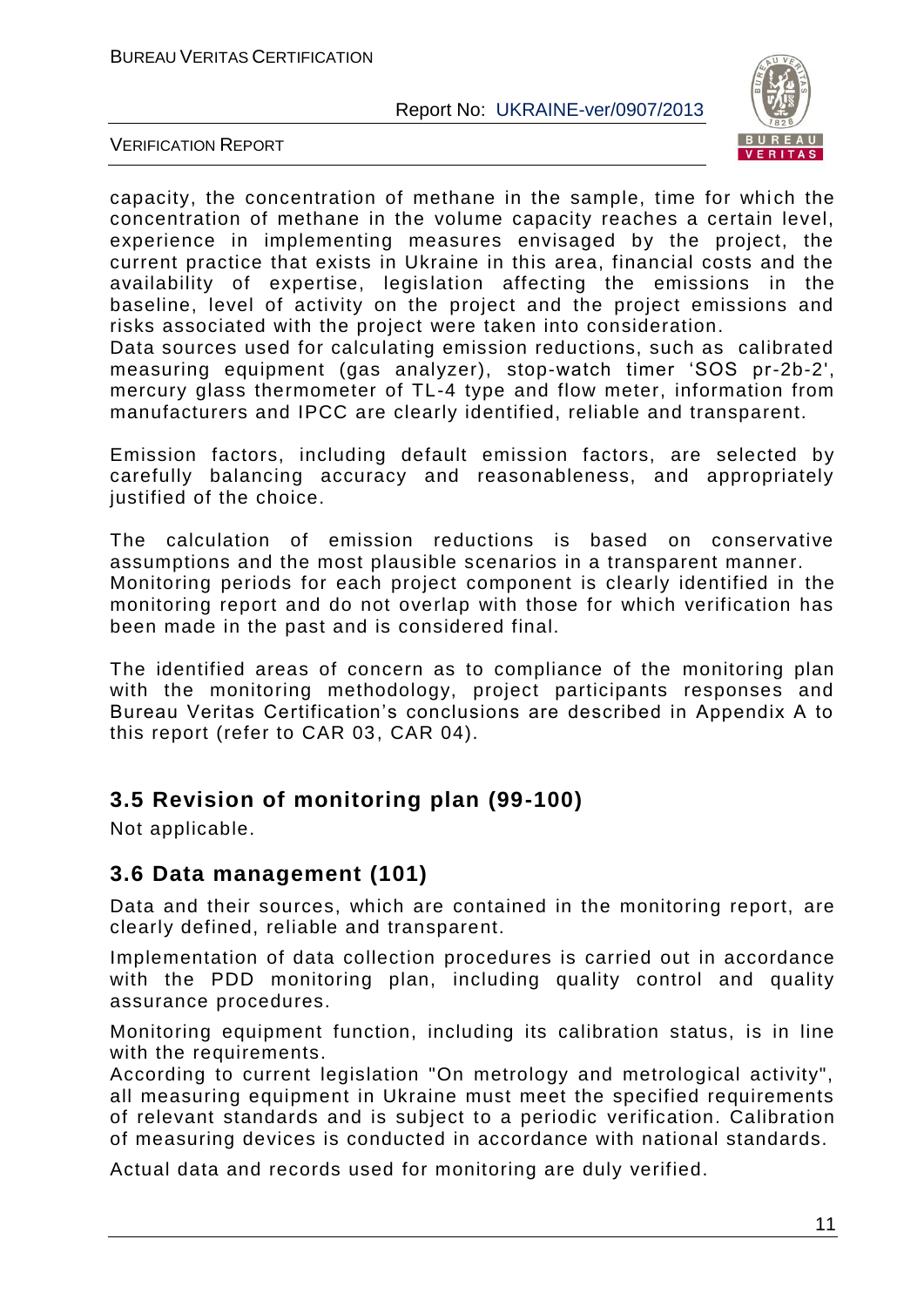

VERIFICATION REPORT

Data collection and data management system of the project is in line with the PDD, the monitoring plan and consists of three parts:

1) Measurements of methane leakage value before the rehabilitation (hermetization) of the facility;

2) Measurements of methane leakage value after the rehabilitation (hermetization) of the facility;

3) Archiving and processing of obtained results.

To measure leakage volume of natural gas it was decided to use the method based on the Calibrated Bag Technology described in the approved baseline methodology AM0023 "Leak reduction from natural gas pipeline compressor or gate stations". One of the problems incurred by using this method is difficult accounting of the volume of the fittings where measurements are done, and the initial air volume when determining gas volume received in the bag.

To solve these problems a special installation was made on the basis of plastic container of known volume (0.87  $\textsf{m}^{3}$ ), package, plastic hose and pressure gauge.

In order to ensure successful implementation of the project and the credibility and verifiability of the emissions reductions achieved, the project must have a well-organized management system.

Collection and processing of parameters, coordination of work of all departments and services of PJSC "Odesagas" related to the project implementation is done by specially created Working team. The structure of the Working team is shown in the Figure 1.



#### **Figure 1 Structure of the Working team**

Kurkin Ye.V. are responsible for collection of all information provided by the monitoring plan and execution of all necessary calculations. Archiving of all obtained information as a result of conducted measurements and calculations shall be made under the direction of Tarkovskaya A.V. On the basis of obtained information the chief of task group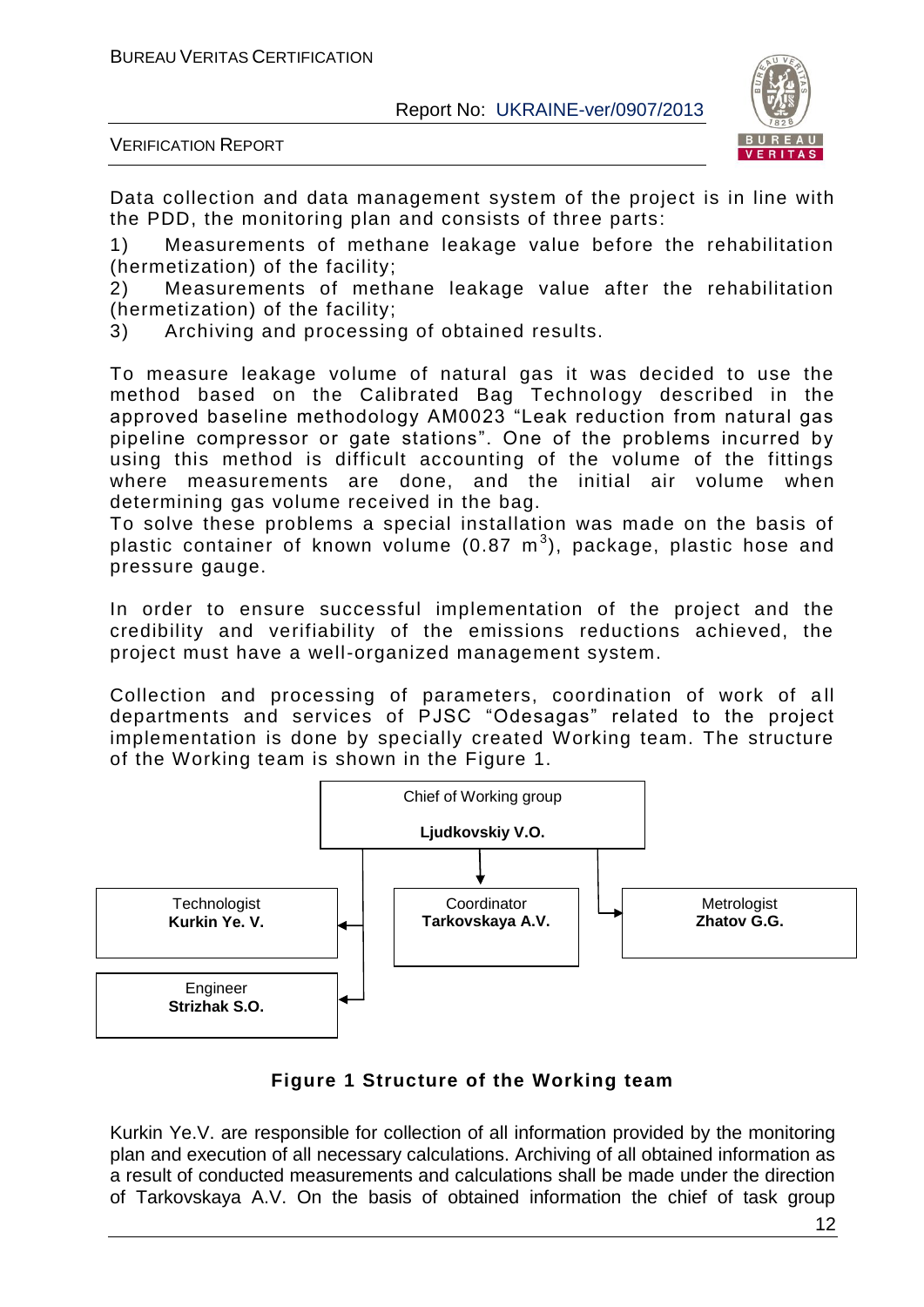

VERIFICATION REPORT

(Ljudkovskiy V.O.) shall determine the plan of measures as regards the JI Project and volume of necessary resources. Strizhak C.O. are responsible for organization of leakages measurements and its removal. Zhatov G.G. are providing the presence of certificated measurement equipment during JI Project execution.

Regular maintenance of GDP (CGDP) gas equipment is carried out once per year, technical maintenance - once per half year.

All the necessary information on monitoring of GHG emissions is stored in paper and/or electronic form and will be stored until the end of the crediting period and two years after the last transaction with emission reduction units.

The monitoring Report version 02 provides sufficient information about the intended role, responsibilities and authorities for implementing and maintaining monitoring procedures, including data management. Verification group confirms the effectiveness of existing management system and operating system and considers them suitable for reliable monitoring of the project.

The identified areas of concern as to data managment, project participants responses and Bureau Veritas Certification's conclusions are described in Appendix A to this report (refer to CL 01, CL 02).

#### **3.7 Verification regarding programs of activities (102-110)**

Not applicable.

#### **4 VERIFICATION OPINION**

Bureau Veritas Certification has performed the 9th periodic verification of the "Reduction of natural gas emissions at OJSC "Odesagas" gate stations and gas distribution networks" Project for the period of November 1, 2012 – December 31, 2012, which applies the JI Specific Approach. The verification was performed on the basis of UNFCCC criteria and host country criteria and also on the criteria given to provide for consistent project operations, monitoring and reporting.

The verification consisted of the following three phases: i) desk review of the monitoring report against the project design and the baseline an d monitoring plan; ii) follow-up interviews with project stakeholders; iii) resolution of outstanding issues and the issuance of the final verification report and opinion.

PJSC "Odesagas" management is responsible for the preparation of data which serve as the basis for estimation of GHG emission reductions. CEP VEMA S.A. provides PJSC "Odesagas" with consultative support in the issues relating to organization of data collection and is responsible for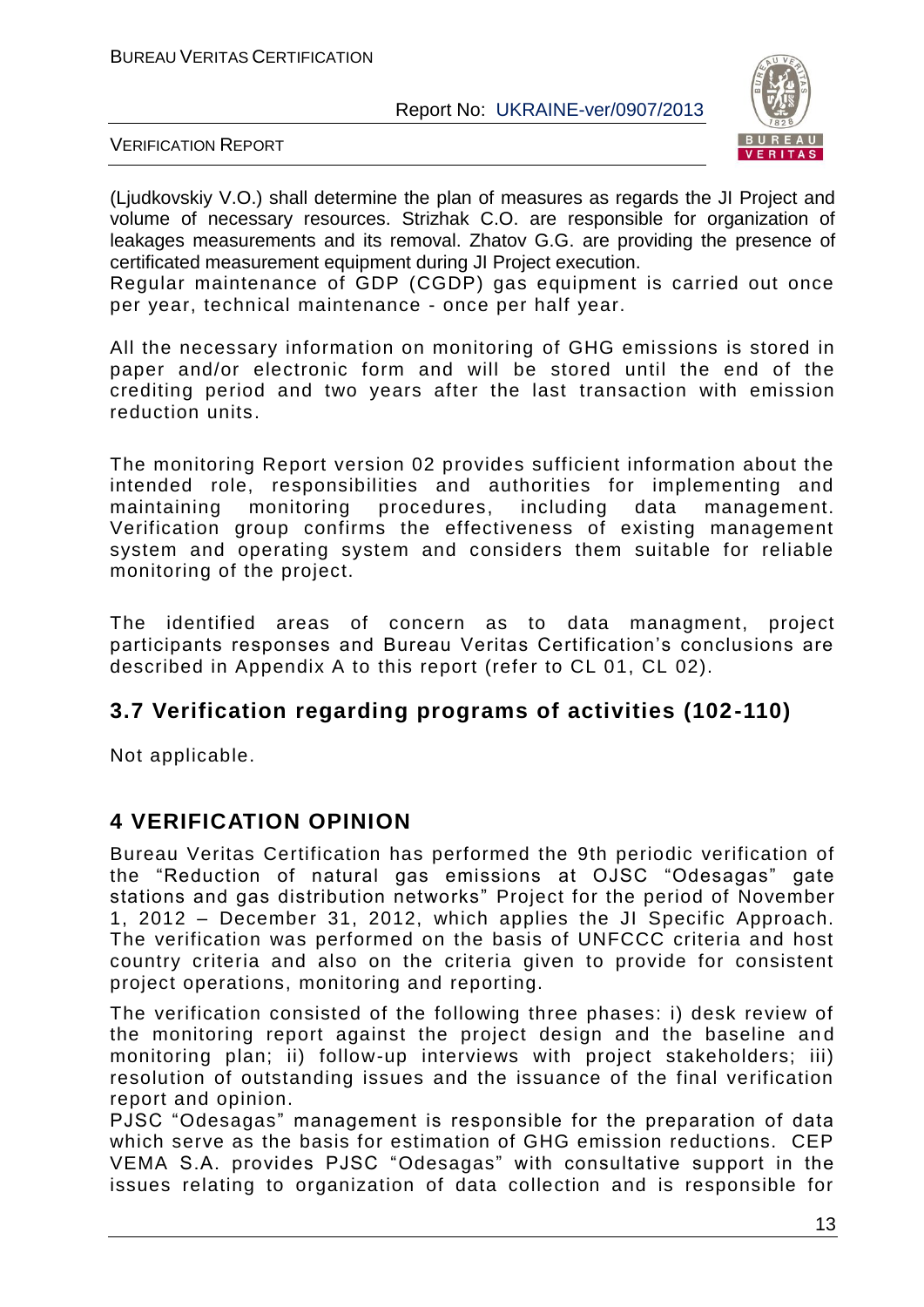

VERIFICATION REPORT

developing the monitoring report based on the Project Monitoring Plan included in the final PDD version 06.

Bureau Veritas Certification verified the Project Monitoring Report version 02 for the reporting period from 01/11/2012 to 31/12/2012 as indicated below. Bureau Veritas Certification confirms that the project is implemented as per approved PDD version. Installed equipment being essential for generating emission reduction runs reliably and is calibrated appropriately. The monitoring system is in place and the project is generating GHG emission reductions.

Bureau Veritas Certification can confirm that the GHG emission reduction is calculated without material misstatements. Our opinion relates to the project's GHG emissions and resulting GHG emissions reductions reported and related to the approved project baseline and monitoring, and its associated documents. Based on the information we have seen and evaluated, we confirm the following statement:

Reporting period: from 01/11/2012 to 31/12/2012 Baseline emissions : 114 878 tonnes CO<sub>2</sub> equivalent; Project emissions : 16 042 tonnes CO<sub>2</sub> equivalent; Emission Reductions : 98 836 tonnes CO<sup>2</sup> equivalent.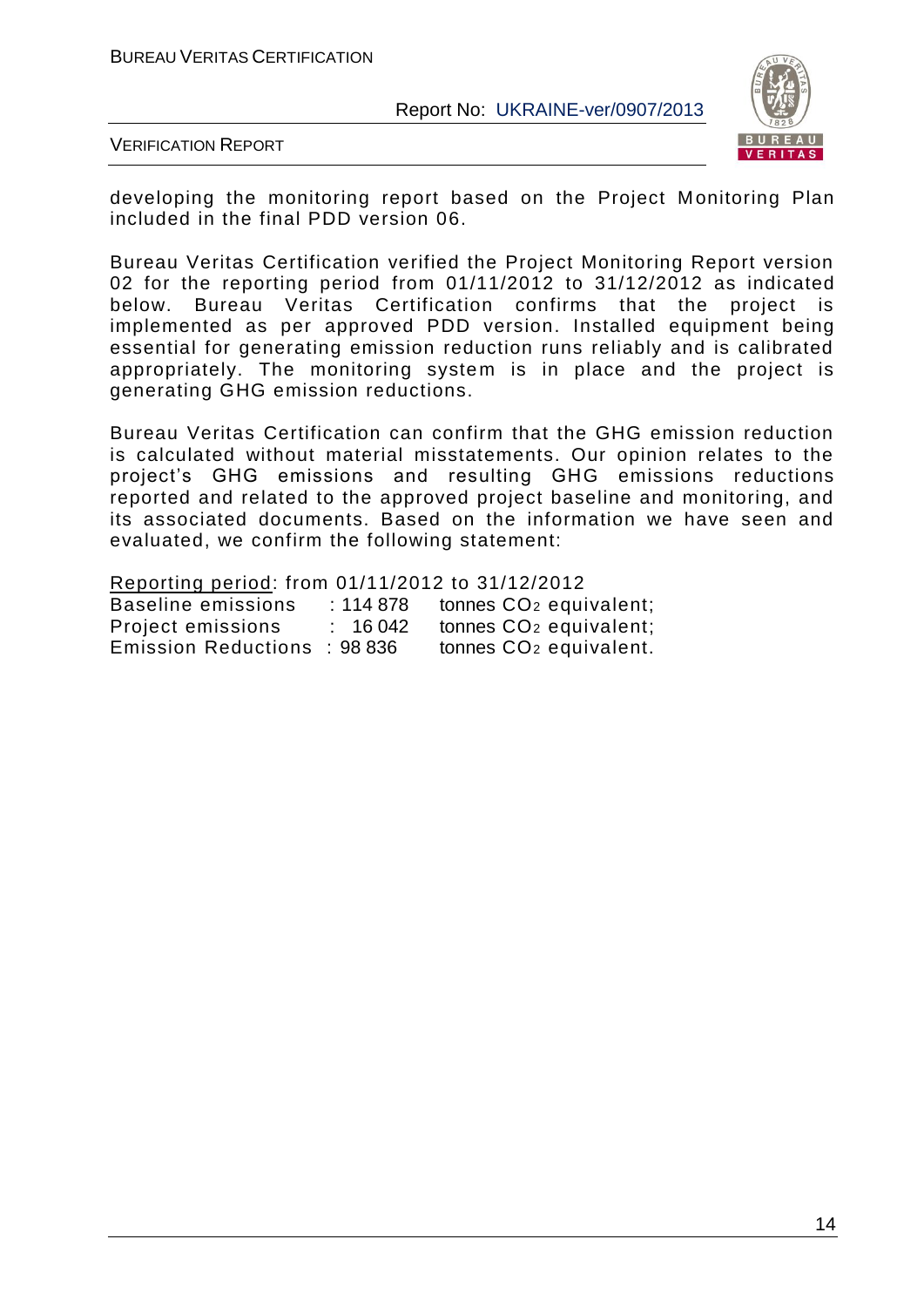

VERIFICATION REPORT

#### **5 REFERENCES**

#### **Category 1 Documents:**

Documents provided by the project participants that relate directly to the GHG components of the project.

| /1/ | The PDD of "Reduction of natural gas emissions at OJSC<br>"Odesagas" gate stations and gas distribution networks" JI Project,<br>version 06, dated December 10, 2009                                                                |
|-----|-------------------------------------------------------------------------------------------------------------------------------------------------------------------------------------------------------------------------------------|
| /2/ | Determination Report of "Reduction of natural gas emissions at OJSC<br>"Odesagas" gate stations and gas distribution networks" JI Project,<br>issued by Bureau Veritas Certification Holding SAS dated April 18, 2011               |
| /3/ | Monitoring Report of "Reduction of natural gas emissions at OJSC<br>"Odesagas" gate stations and gas distribution networks" JI Project,<br>version 01, dated January 16, 2013                                                       |
| /4/ | Monitoring Report of "Reduction of natural gas emissions at OJSC<br>"Odesagas" gate stations and gas distribution networks" JI Project,<br>version 02, dated February 06, 2013                                                      |
| /5/ | Appendix A. Calculations of greenhouse gases emission reductions at PJSC<br>"Odesagas" gate stations and gas distributing networks for 2 months (from the<br>1 <sup>st</sup> of November to the 31 <sup>st</sup> of December 2012). |
| /6/ | Letter of Approval №1566/23/7 dated 25/12/2009 issued by the<br>National Environmental Investment Agency of Ukraine                                                                                                                 |
| 7   | Letter of Approval Nº1602/1102-0023 dated 21/12/2009 issued by<br>the Danish Energy Agency, the Danish Ministry of Climate and<br>Energy)                                                                                           |

#### **Category 2 Documents:**

Background documents related to the design and/or methodologies employed in the design or other reference documents.

| /1/  | Instruction for exploitation of gas-analyzer EX-TEC® SR5 |
|------|----------------------------------------------------------|
| /2/  | Appearance of gas-analyzer EX-TEC® SR5                   |
| /3/  | Calibration certificate of gas-analyzer EX-TEC® SR5      |
| /4/  | Appearance of thermometer TL-4                           |
| /5/  | Passport of thermometer TL-4                             |
| /6/  | Stop-watch timer with passport TL-4                      |
| 7    | Manual of barometer D-59H-100-1.0 6 kPa                  |
| /8/  | The device of measuring leakage in operation             |
| /9/  | Gauge D-59-N                                             |
| /10/ | Working gas analyzer                                     |
| /11/ | General appearance of GDP                                |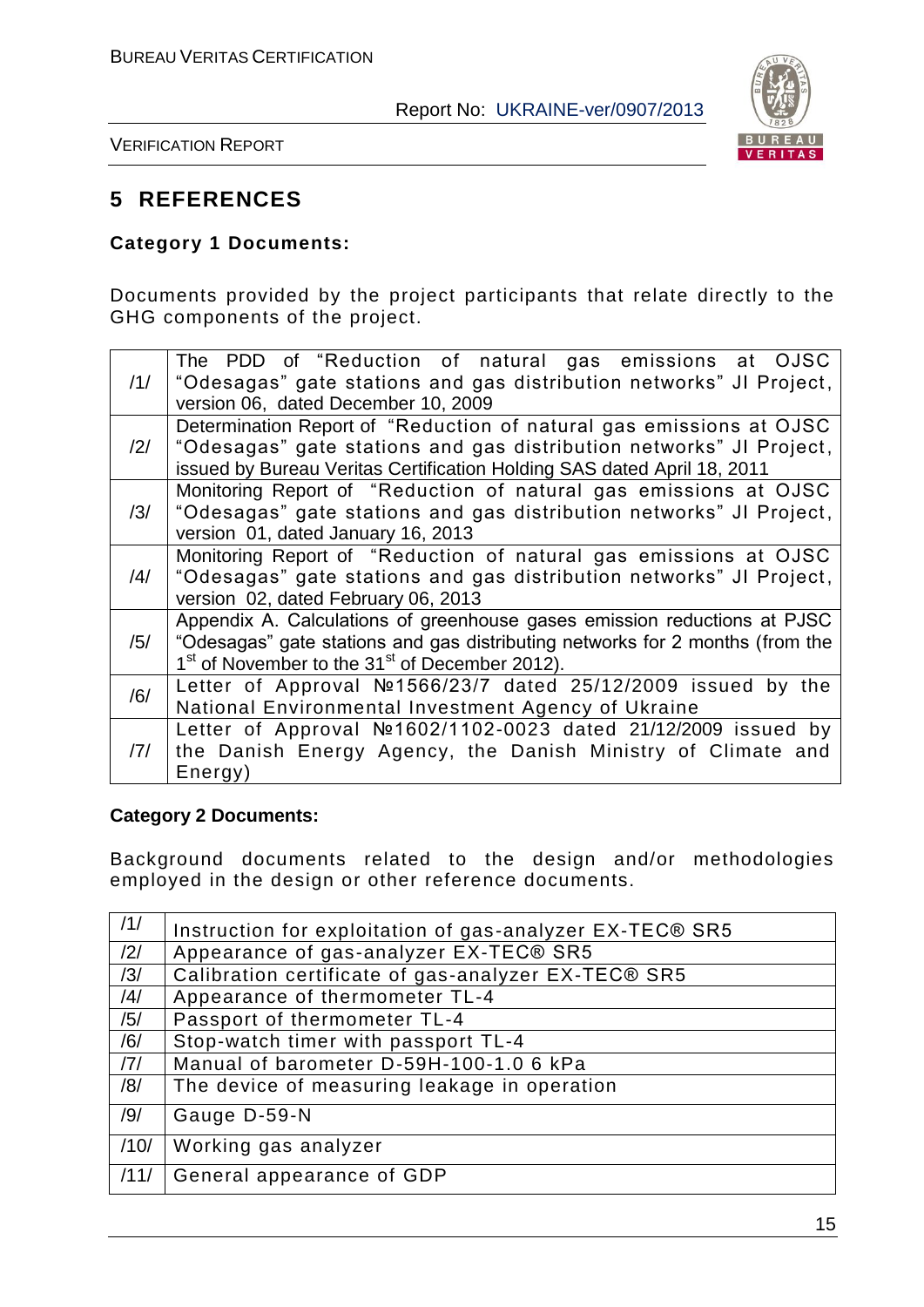

VERIFICATION REPORT

| /12/ | Output latch at GDP                                                                                                 |
|------|---------------------------------------------------------------------------------------------------------------------|
| /13/ | Staff gauge at GDP                                                                                                  |
| /14/ | Regulator of gas flow at GDP                                                                                        |
| /15/ | Maintenance logbook of GDP                                                                                          |
| /16/ | The form of leakage records                                                                                         |
| /17/ | Metering Device Calibration Certificate No. 80195/24 (EX-TEC® SR5),<br>dated 23/03/2013                             |
| /18/ | Metering Device Calibration Certificate No. 80319/26 (EX-TEC® SR5),<br>dated 23/03/2013                             |
| /19/ | Passport of barometer-aneroyd metrology BAMM-1                                                                      |
| /20/ | Metering Device Calibration Certificate No. 73 (BAMM-1), dated May, 2012                                            |
| /21/ | Metering Device Calibration Certificate No. 72 (BAMM-1), dated May, 2012                                            |
| /22/ | Metering Device Calibration Certificate No. 10215-P (stop-watch timer<br>'SOS pr-2b-2'), dated 23/04/2012           |
| /23/ | Metering Device Calibration Certificate No. 2001 - tt (mercury glass<br>thermometer of TL-4 type), dated 07/10/2011 |

#### **Persons interviewed:**

List of persons interviewed during the verification or persons that contributed with other information that is not included in the documents listed above.

|     | <b>Name</b>         | Organization    | <b>Position</b>                                    |
|-----|---------------------|-----------------|----------------------------------------------------|
| /1/ | Gerasymenko<br>V.O. | PJSC "Odesagas" | <b>Executive director</b>                          |
| /2/ | Ljudkovskiy V.O.    | PJSC "Odesagas" | Head of production and<br>technical department     |
| /3/ | Tarkovskaya A.V.    | PJSC "Odesagas" | Engineer of control<br>group                       |
| /4/ | Kurkin Ye. V.       | PJSC "Odesagas" | Engineer of production<br>and technical department |
| /5/ | Strizhak S.O.       | PJSC "Odesagas" | Head of SEUG and DV                                |
| /6/ | Zhatov G.G.         | PJSC "Odesagas" | the<br>Head of<br>Deputy<br>metrological service   |
| 7   | Belov E.V.          | "CEP" LLC       | <b>Consultant of VEMA</b>                          |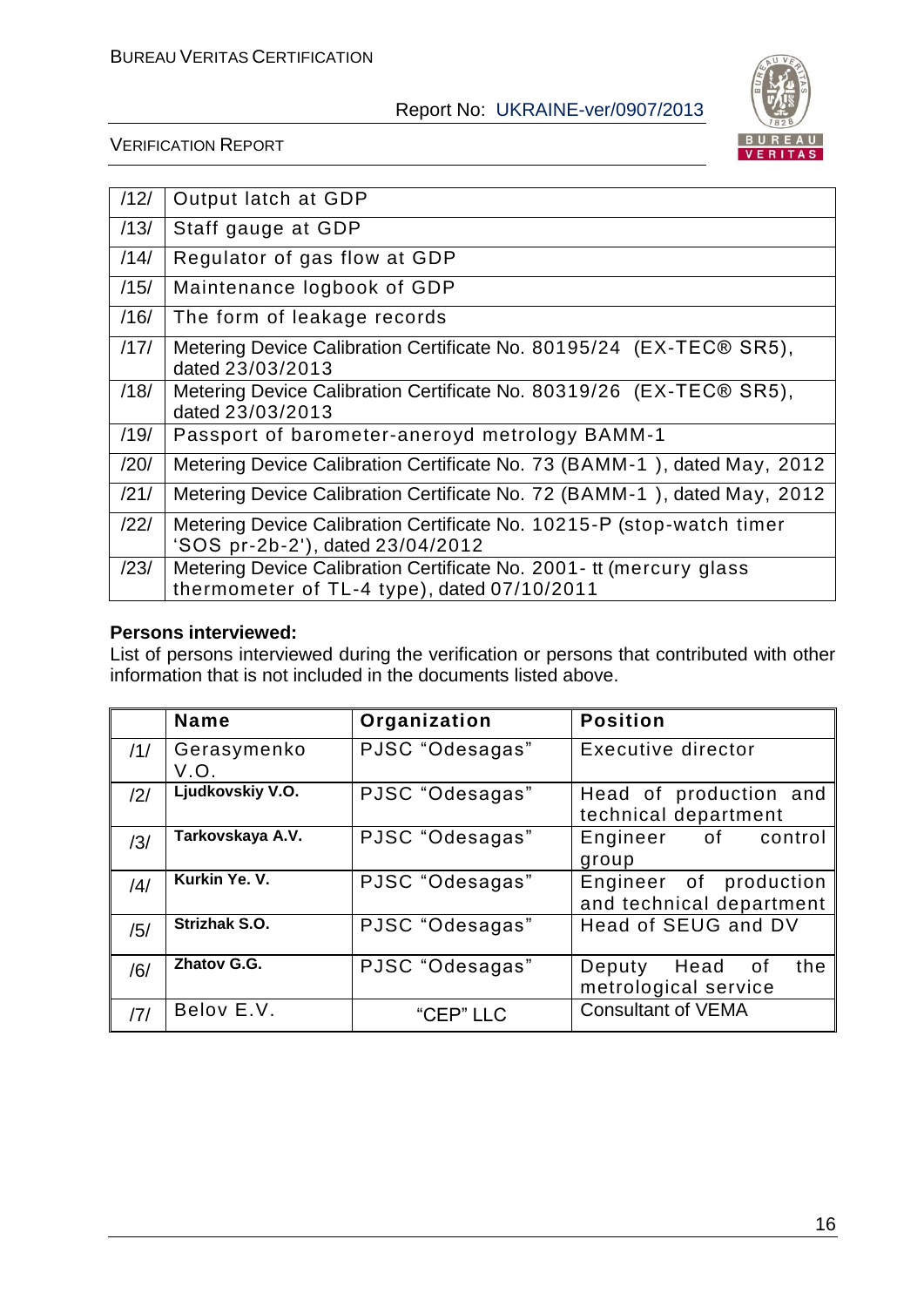

#### VERIFICATION REPORT

#### APPENDIX A: COMPANY PROJECT VERIFICATION PROTOCOL

#### **BUREAU VERITAS CERTIFICATION HOLDING SAS**

#### **JI PROJECT VERIFICATION PROTOCOL**

#### **Check list for verification, according to the JOINT IMPLEMENTATION DETERMINATION AND VERIFICATION MANUAL (Version 01)**

| <b>DVM</b>                    | <b>Check Item</b>                                                                                                                                                                                                                                                                    | Initial finding                                                                                                                                                                                                                                                                                                                                                          | <b>Draft</b>                                    | <b>Final</b>                        |  |  |  |
|-------------------------------|--------------------------------------------------------------------------------------------------------------------------------------------------------------------------------------------------------------------------------------------------------------------------------------|--------------------------------------------------------------------------------------------------------------------------------------------------------------------------------------------------------------------------------------------------------------------------------------------------------------------------------------------------------------------------|-------------------------------------------------|-------------------------------------|--|--|--|
| Paragraph                     |                                                                                                                                                                                                                                                                                      |                                                                                                                                                                                                                                                                                                                                                                          | <b>Conclusion</b>                               | <b>Conclusion</b>                   |  |  |  |
|                               | <b>Project approvals by Parties involved</b>                                                                                                                                                                                                                                         |                                                                                                                                                                                                                                                                                                                                                                          |                                                 |                                     |  |  |  |
| 90                            | Has the NFPs of at least one Party<br>involved, other than the host Party,<br>issued a written project approval when<br>submitting the first verification report to<br>secretariat for publication in<br>the<br>accordance with paragraph 38 of the JI<br>quidelines, at the latest? | The project has been approved by<br>both<br>parties. The Letters of Approval<br>were<br>presented to the verification team. Letters of<br>Approval by both Parties were submitted to the<br>secretariat on the final determination stage.                                                                                                                                | <b>OK</b>                                       | <b>OK</b>                           |  |  |  |
| 91                            | Are all the written project approvals by  <br>Parties involved unconditional?                                                                                                                                                                                                        | Yes, all the written project approvals by Parties<br>involved are unconditional.                                                                                                                                                                                                                                                                                         | OK                                              | <b>OK</b>                           |  |  |  |
| <b>Project implementation</b> |                                                                                                                                                                                                                                                                                      |                                                                                                                                                                                                                                                                                                                                                                          |                                                 |                                     |  |  |  |
| 92                            | Has the project been implemented in<br>accordance with the PDD regarding<br>which the determination has been<br>deemed final and is so listed on the<br>UNFCCC JI website?                                                                                                           | Yes, the project has been implemented in<br>accordance with the PDD, which is listed on<br>the UNFCCC JI website.<br>The goal of the project is reduction of natural<br>gas leakage in gas distribution points and in<br>cabinet-type gas distribution points, which will<br>result in reduction of methane emissions into<br>the atmosphere, which is a greenhouse gas. | <b>CAR 01</b><br><b>CAR 02</b><br><b>CAR 03</b> | <b>OK</b><br><b>OK</b><br><b>OK</b> |  |  |  |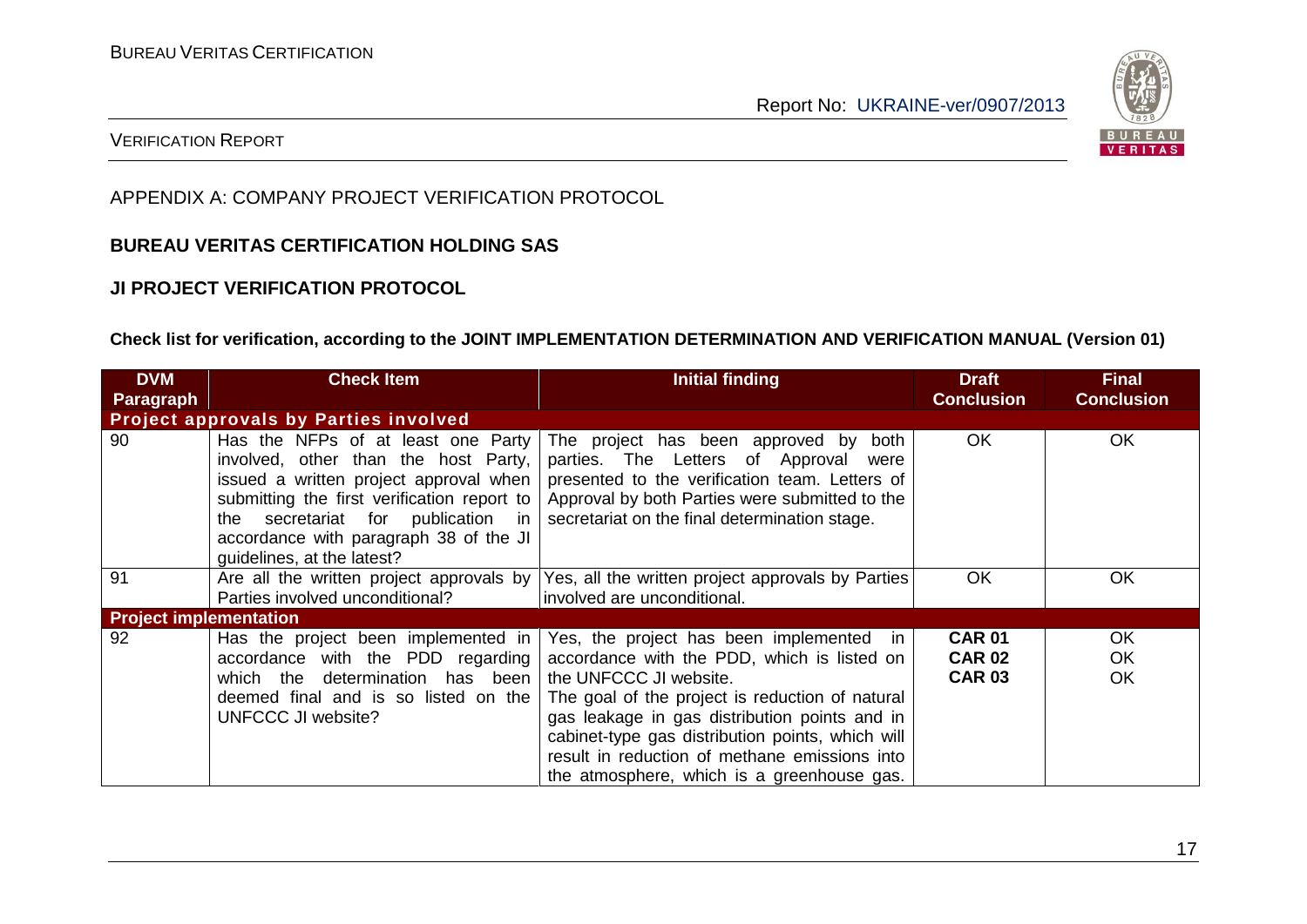

| <b>DVM</b> | <b>Check Item</b>                                                               | <b>Initial finding</b>                                                                                                                                                                                                                                                                                                                                                                                                                                                                                                                                                                                                                                                                                                                                                                                                                                                                                                                                                                          | <b>Draft</b><br><b>Conclusion</b> | <b>Final</b><br><b>Conclusion</b> |
|------------|---------------------------------------------------------------------------------|-------------------------------------------------------------------------------------------------------------------------------------------------------------------------------------------------------------------------------------------------------------------------------------------------------------------------------------------------------------------------------------------------------------------------------------------------------------------------------------------------------------------------------------------------------------------------------------------------------------------------------------------------------------------------------------------------------------------------------------------------------------------------------------------------------------------------------------------------------------------------------------------------------------------------------------------------------------------------------------------------|-----------------------------------|-----------------------------------|
| Paragraph  |                                                                                 | The main sources of leakage are junctions of<br>the elements of gas-distribution points and<br>cabinet-type gas distribution points. Many<br>connecting parts of GDPs and CGDPs require<br>repair in the result of quick wear of compactor<br>elements. Within the scope of the project for<br>repair of GDP and CGDP equipment, for the<br>purpose of leakage repair, modern compacting<br>materials will be used, replacing service and<br>repair practice based on rubberized asbestos<br>fabric and rubber gaskets, and compacting<br>padding made of cotton fiber with fat soakage<br>and asbestos graphite filler, which results in<br>additional methane leakage, which is a<br>greenhouse gas.<br><b>CAR 01.</b> The date of issue of Determination<br>report is not correct.<br><b>CAR 02.</b> The name of methodology used to<br>determine the baseline does not match the<br>name specified in the PDD.<br><b>CAR 03. The version of used methodology is</b><br>specified incorrect. |                                   |                                   |
| 93         | What is the status of operation of the<br>project during the monitoring period? | The Project was operational for the whole<br>monitoring period, which is 01/11/2012 -<br>31/12/2012.                                                                                                                                                                                                                                                                                                                                                                                                                                                                                                                                                                                                                                                                                                                                                                                                                                                                                            | OK                                | OK                                |
|            | <b>Compliance with monitoring plan</b>                                          |                                                                                                                                                                                                                                                                                                                                                                                                                                                                                                                                                                                                                                                                                                                                                                                                                                                                                                                                                                                                 |                                   |                                   |
| 94         |                                                                                 | Did the monitoring occur in accordance Yes, the monitoring was carried out in<br>with the monitoring plan included in the accordance with the monitoring plan included in                                                                                                                                                                                                                                                                                                                                                                                                                                                                                                                                                                                                                                                                                                                                                                                                                       | OK                                | <b>OK</b>                         |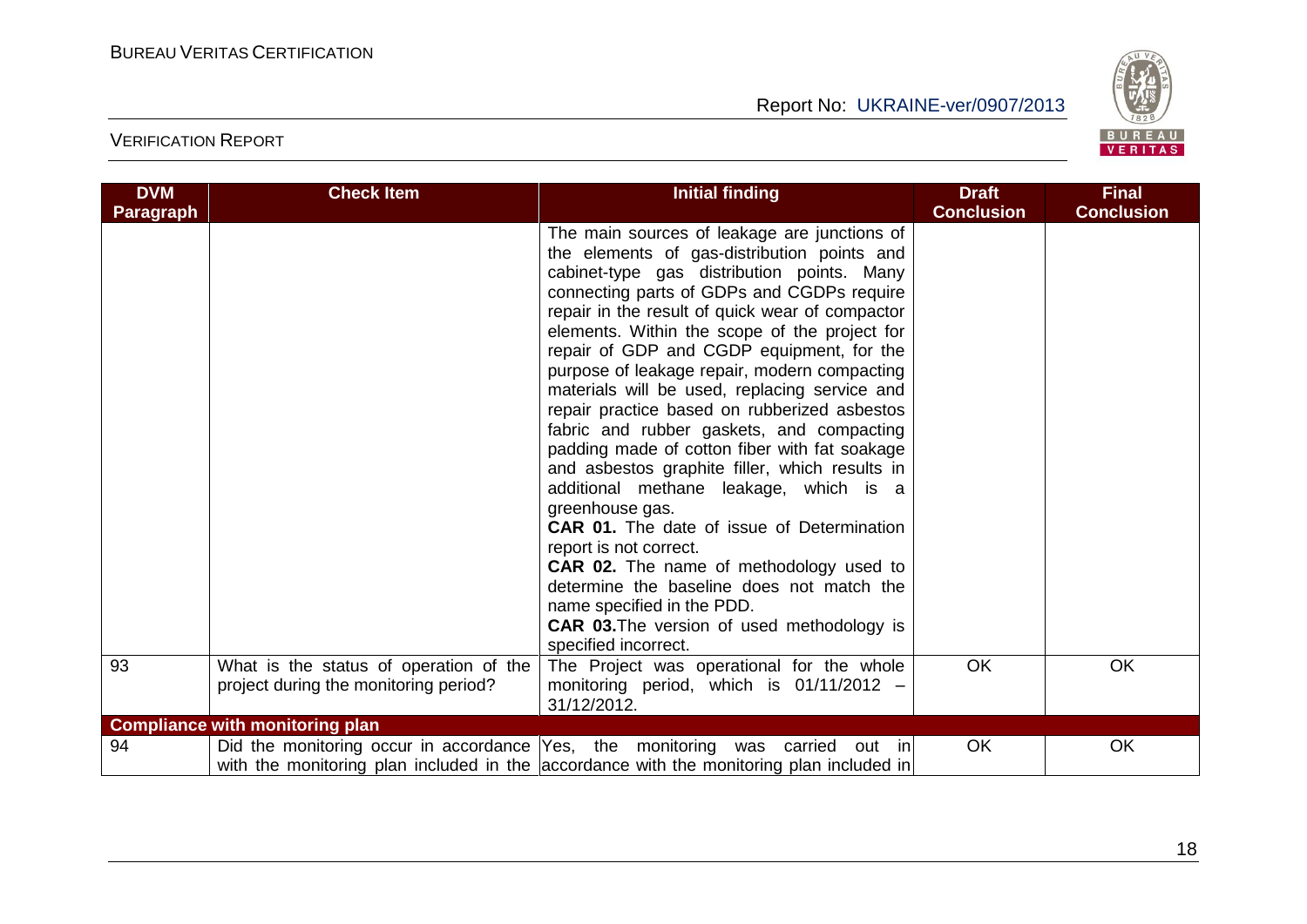

| <b>DVM</b> | <b>Check Item</b>                                                                                                                                                                                                                                                                                                                                                        | <b>Initial finding</b>                                                                                                                                                                                                                                                                                                                                                                                                                                                                                                                                                                                                                                                                                                                                                                                                                                                                                                                                   | <b>Draft</b>                   | <b>Final</b>      |
|------------|--------------------------------------------------------------------------------------------------------------------------------------------------------------------------------------------------------------------------------------------------------------------------------------------------------------------------------------------------------------------------|----------------------------------------------------------------------------------------------------------------------------------------------------------------------------------------------------------------------------------------------------------------------------------------------------------------------------------------------------------------------------------------------------------------------------------------------------------------------------------------------------------------------------------------------------------------------------------------------------------------------------------------------------------------------------------------------------------------------------------------------------------------------------------------------------------------------------------------------------------------------------------------------------------------------------------------------------------|--------------------------------|-------------------|
| Paragraph  |                                                                                                                                                                                                                                                                                                                                                                          |                                                                                                                                                                                                                                                                                                                                                                                                                                                                                                                                                                                                                                                                                                                                                                                                                                                                                                                                                          | <b>Conclusion</b>              | <b>Conclusion</b> |
|            | on the UNFCCC JI website?                                                                                                                                                                                                                                                                                                                                                | PDD regarding which the determination the PDD regarding which the determination has<br>has been deemed final and is so listed been deemed final and is so listed on the<br>UNFCCC JI website.                                                                                                                                                                                                                                                                                                                                                                                                                                                                                                                                                                                                                                                                                                                                                            |                                |                   |
| 95(a)      | For calculating the emission reductions<br>or enhancements of net removals, were<br>key factors, e.g. those listed in 23 (b) (i)-<br>(vii) above, influencing the baseline<br>emissions or net removals and the<br>activity level of the project and the<br>emissions or removals as well as risks<br>associated with the project taken into<br>account, as appropriate? | To calculate the emission reductions such key<br>factors as the rate of leakage for each leakage<br>found, gas temperature and pressure, volume<br>of capacity, the concentration of methane in<br>the sample, the time for which the<br>concentration of methane in the volume<br>capacity reaches a certain level, experience in<br>implementing measures envisaged by the<br>project, the current practice that exists in<br>Ukraine in this area, financial costs and the<br>availability of expertise, legislation affecting the<br>emissions in the baseline, level of activity on<br>the project and the project emissions and risks<br>associated with the project were taken into<br>consideration.<br>CAR 04. Please in Section B.2.2. in Table 3 of<br>MR specify that $4th$ parameter determine for<br>methane.<br><b>CAR 05.</b> Please in Section D of MR provide a<br>description<br>of<br>the<br>parameters<br>under<br>deteminated PDD. | <b>CAR 04</b><br><b>CAR 05</b> | <b>OK</b><br>OK   |
| 95(b)      | Are data sources used for calculating<br>emission reductions or enhancements of<br>net removals clearly identified, reliable<br>and transparent?                                                                                                                                                                                                                         | Yes, data sources used for<br>calculating<br>emission reductions, such as calibrated<br>measuring equipment (gas analyzer), stop-<br>watch timer 'SOS pr-2b-2', mercury glass                                                                                                                                                                                                                                                                                                                                                                                                                                                                                                                                                                                                                                                                                                                                                                            | OK                             | OK                |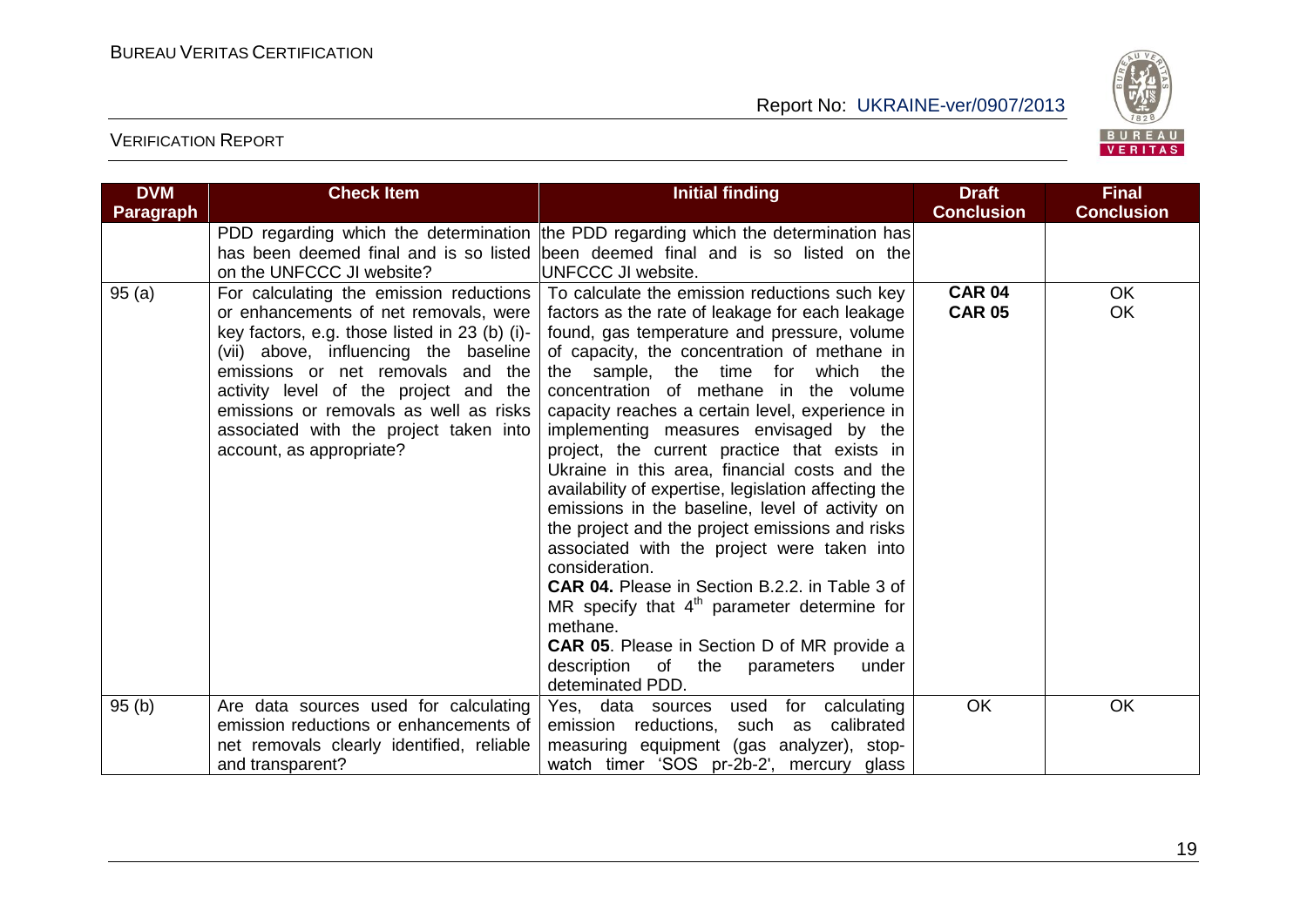

| <b>DVM</b><br>Paragraph | <b>Check Item</b>                                                                                                                                                                                                                                                    | <b>Initial finding</b>                                                                                                                                                                                                                                                                                                                                                                                                                                        | <b>Draft</b><br><b>Conclusion</b> | <b>Final</b><br><b>Conclusion</b> |
|-------------------------|----------------------------------------------------------------------------------------------------------------------------------------------------------------------------------------------------------------------------------------------------------------------|---------------------------------------------------------------------------------------------------------------------------------------------------------------------------------------------------------------------------------------------------------------------------------------------------------------------------------------------------------------------------------------------------------------------------------------------------------------|-----------------------------------|-----------------------------------|
|                         |                                                                                                                                                                                                                                                                      | thermometer of TL-4 type and flow meter,<br>information from manufacturers and IPCC are<br>clearly identified, reliable and transparent.                                                                                                                                                                                                                                                                                                                      |                                   |                                   |
| 95(c)                   | emission<br>reductions<br>the<br>reasonableness,<br>and<br>justified of the choice?                                                                                                                                                                                  | Are emission factors, including default Yes, emission factors, including default emission<br>emission factors, if used for calculating factors, that were used for calculating the<br>or emission reductions or enhancements of net<br>enhancements of net removals, selected removals, were selected by carefully balancing<br>by carefully balancing accuracy and accuracy and reasonableness, and appropriately<br>appropriately  justified of the choice. | <b>OK</b>                         | <b>OK</b>                         |
| 95(d)                   | most plausible scenarios in a transparent<br>manner?                                                                                                                                                                                                                 | Is the calculation of emission reductions Calculation of emission reductions is based on<br>or enhancements of net removals based conservative assumptions and the most<br>on conservative assumptions and the plausible scenarios in a transparent manner.                                                                                                                                                                                                   | <b>OK</b>                         | <b>OK</b>                         |
|                         | Applicable to JI SSC projects only                                                                                                                                                                                                                                   |                                                                                                                                                                                                                                                                                                                                                                                                                                                               |                                   |                                   |
| 96                      | Is the relevant threshold to be classified<br>as JI SSC project not exceeded during<br>the monitoring period on an annual<br>average basis?<br>If the threshold is exceeded, is the<br>reduction<br>maximum emission<br>level<br>estimated in the PDD for the JI SSC | N/a                                                                                                                                                                                                                                                                                                                                                                                                                                                           | N/a                               | N/a                               |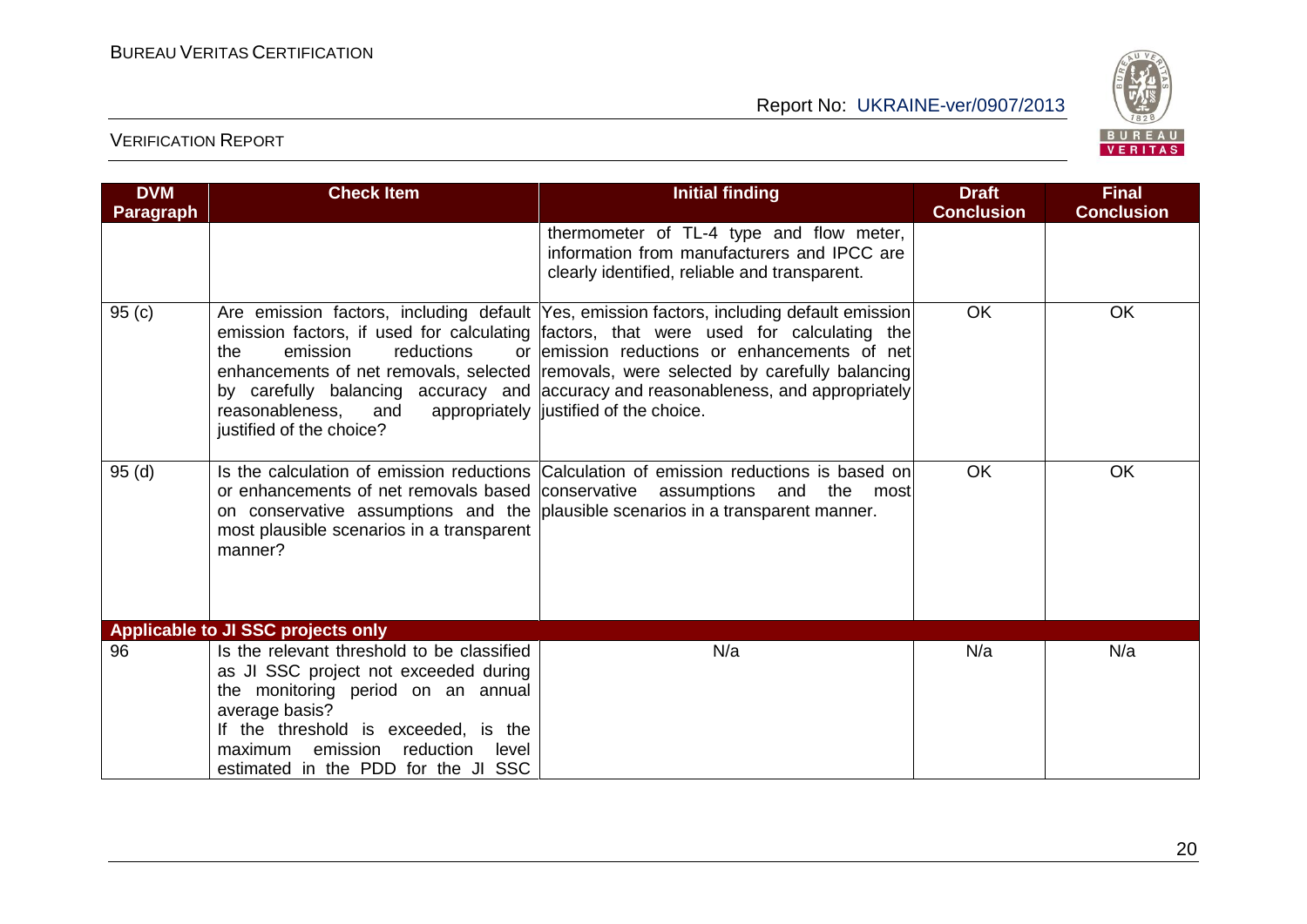

| <b>DVM</b><br><b>Paragraph</b> | <b>Check Item</b>                                                                                                                                                                                                                                                                                                                          | <b>Initial finding</b> | <b>Draft</b><br><b>Conclusion</b> | <b>Final</b><br><b>Conclusion</b> |
|--------------------------------|--------------------------------------------------------------------------------------------------------------------------------------------------------------------------------------------------------------------------------------------------------------------------------------------------------------------------------------------|------------------------|-----------------------------------|-----------------------------------|
|                                | project or the bundle for the monitoring<br>period determined?                                                                                                                                                                                                                                                                             |                        |                                   |                                   |
|                                | Applicable to bundled JI SSC projects only                                                                                                                                                                                                                                                                                                 |                        |                                   |                                   |
| 97(a)                          | Has the composition of the bundle not<br>changed from that is stated in F-JI-<br><b>SSCBUNDLE?</b>                                                                                                                                                                                                                                         | N/a                    | N/a                               | N/a                               |
| 97 (b)                         | If the determination was conducted on<br>the basis of an overall monitoring plan,<br>have the project participants submitted a<br>common monitoring report?                                                                                                                                                                                | N/a                    | N/a                               | N/a                               |
| 98                             | If the monitoring is based on a monitoring<br>plan that provides for overlapping<br>monitoring periods, are the monitoring<br>periods per component of the project<br>clearly specified in the monitoring report?<br>Do the monitoring periods not overlap<br>with those for which verifications were<br>already deemed final in the past? | N/a                    | N/a                               | N/a                               |
|                                | <b>Revision of monitoring plan</b>                                                                                                                                                                                                                                                                                                         |                        |                                   |                                   |
|                                | Applicable only if monitoring plan is revised by project participant                                                                                                                                                                                                                                                                       |                        |                                   |                                   |
| 99(a)                          | Did the project participants provide an<br>appropriate justification for the proposed<br>revision?                                                                                                                                                                                                                                         | N/a                    | N/a                               | N/a                               |
| 99 (b)                         | Does the proposed revision improve the<br>and/or<br>applicability<br>accuracy<br>of<br>information collected compared to the<br>original monitoring plan without changing<br>conformity with the relevant rules and                                                                                                                        | N/a                    | N/a                               | N/a                               |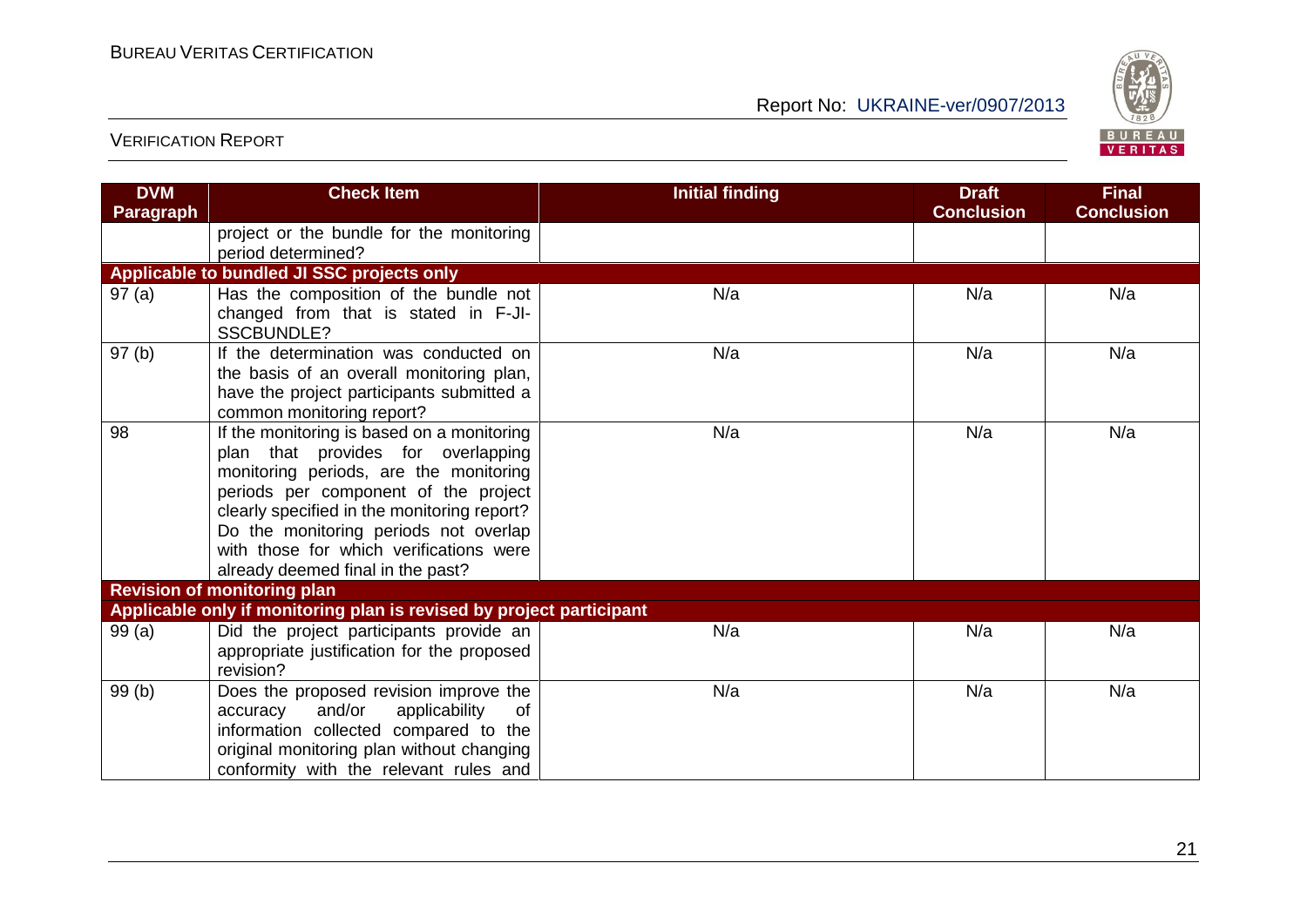

| <b>DVM</b><br><b>Paragraph</b> | <b>Check Item</b>                                                                                                                                                                | <b>Initial finding</b>                                                                                                                                                                                                                                                                                                                                                   | <b>Draft</b><br><b>Conclusion</b> | <b>Final</b><br><b>Conclusion</b> |
|--------------------------------|----------------------------------------------------------------------------------------------------------------------------------------------------------------------------------|--------------------------------------------------------------------------------------------------------------------------------------------------------------------------------------------------------------------------------------------------------------------------------------------------------------------------------------------------------------------------|-----------------------------------|-----------------------------------|
|                                | regulations for the establishment of<br>monitoring plans?                                                                                                                        |                                                                                                                                                                                                                                                                                                                                                                          |                                   |                                   |
| Data management                |                                                                                                                                                                                  |                                                                                                                                                                                                                                                                                                                                                                          |                                   |                                   |
| 101 $(a)$                      | Is the implementation of data collection<br>procedures in accordance with the<br>monitoring plan, including the quality<br>control<br>and<br>quality<br>assurance<br>procedures? | Yes, the implementation of data collection<br>procedures is in accordance<br>with the<br>monitoring plan, including the quality control<br>and quality assurance procedures.                                                                                                                                                                                             | <b>OK</b>                         | <b>OK</b>                         |
| 101(b)                         | function<br>the<br>monitoring<br>Is the<br>of<br>its<br>calibration<br>equipment, including<br>status, is in order?                                                              | Yes, the function of the monitoring equipment,<br>including its calibration status is in order.<br>CL 01. Please provide calibration certificates of<br>metering device which is used for monitoring.                                                                                                                                                                    | <b>CL 01</b>                      | <b>OK</b>                         |
| 101 (c)                        | Are the evidence and records used for<br>the monitoring maintained in a traceable<br>manner?                                                                                     | Yes, the evidence and records used for the<br>monitoring are maintained in a traceable<br>manner                                                                                                                                                                                                                                                                         | OK                                | <b>OK</b>                         |
| $101$ (d)                      | Is the data collection and management<br>system for the project in accordance with<br>the monitoring plan?                                                                       | The data collection and management system<br>of the project is in accordance with the<br>monitoring plan.<br>Verification team confirms the effectiveness of<br>existing management system and operating<br>system and considers them to be suitable for<br>reliable monitoring of the project.<br>CL 02. Please check the numbering of tables<br>and Figures in the MR. | <b>CL 02</b>                      | <b>OK</b>                         |
|                                | Verification regarding programs of activities (additional elements for assessment)                                                                                               |                                                                                                                                                                                                                                                                                                                                                                          |                                   |                                   |
| 102                            | Is any JPA that has not been added to<br>the JI PoA not verified?                                                                                                                | N/a                                                                                                                                                                                                                                                                                                                                                                      | N/a                               | N/a                               |
| 103                            | Is the verification<br>the<br>based<br>on                                                                                                                                        | N/a                                                                                                                                                                                                                                                                                                                                                                      | N/a                               | N/a                               |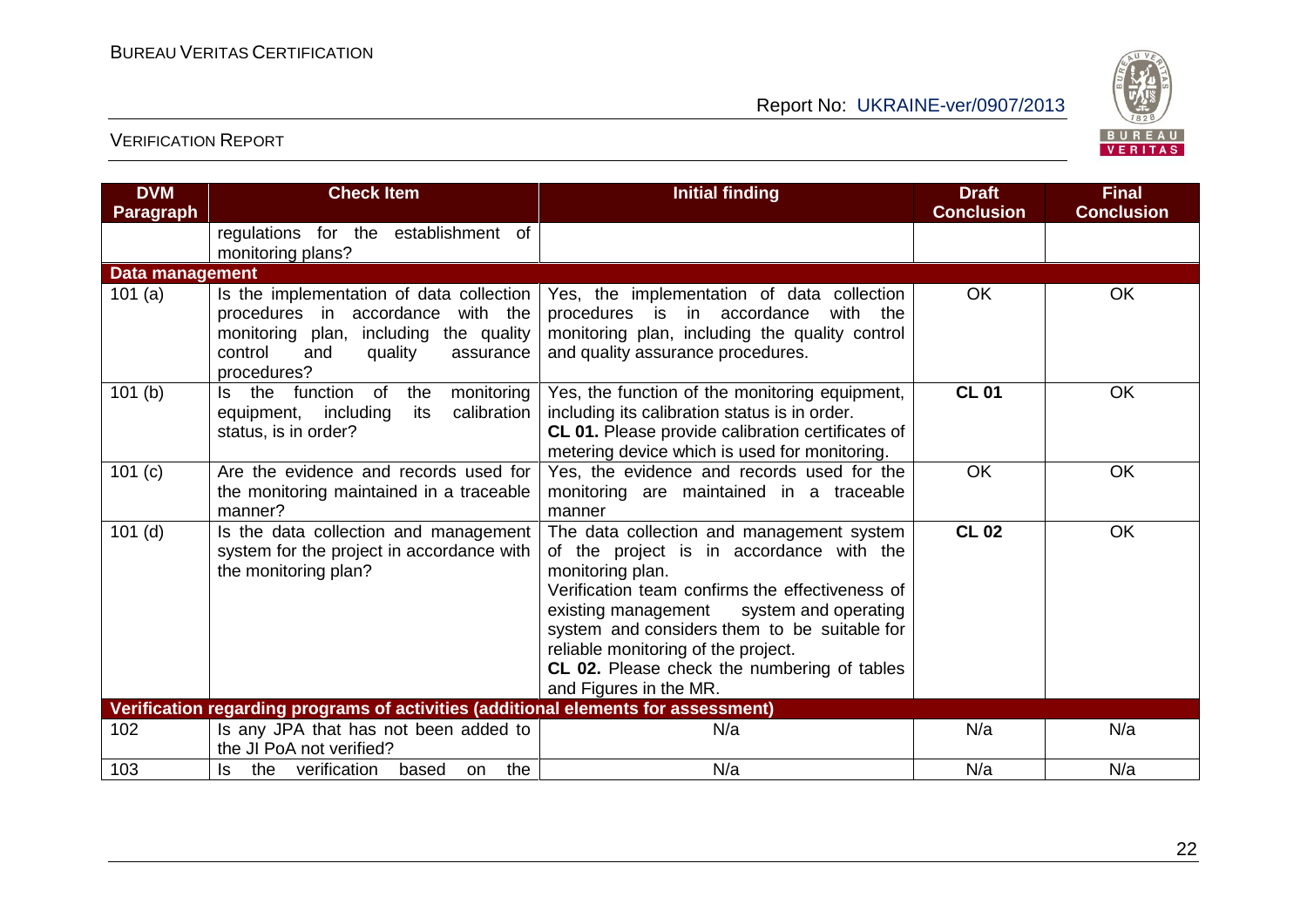

| <b>DVM</b><br><b>Paragraph</b> | <b>Check Item</b>                                                                                                                                                                                                                                                                                                                                                                                                                                                                                                                       | <b>Initial finding</b> | <b>Draft</b><br><b>Conclusion</b> | <b>Final</b><br><b>Conclusion</b> |
|--------------------------------|-----------------------------------------------------------------------------------------------------------------------------------------------------------------------------------------------------------------------------------------------------------------------------------------------------------------------------------------------------------------------------------------------------------------------------------------------------------------------------------------------------------------------------------------|------------------------|-----------------------------------|-----------------------------------|
|                                | monitoring reports of all JPAs to be<br>verified?                                                                                                                                                                                                                                                                                                                                                                                                                                                                                       |                        |                                   |                                   |
| 103                            | Does the verification ensure the accuracy<br>and conservativeness of the emission<br>reductions or enhancements of removals<br>generated by each JPA?                                                                                                                                                                                                                                                                                                                                                                                   | N/a                    | N/a                               | N/a                               |
| 104                            | Does the monitoring period not overlap<br>with previous monitoring periods?                                                                                                                                                                                                                                                                                                                                                                                                                                                             | N/a                    | N/a                               | N/a                               |
| 105                            | If the AIE learns of an erroneously<br>included JPA, has the AIE informed the<br>JISC of its findings in writing?                                                                                                                                                                                                                                                                                                                                                                                                                       | N/a                    | N/a                               | N/a                               |
|                                | Applicable to sample-based approach only                                                                                                                                                                                                                                                                                                                                                                                                                                                                                                |                        |                                   |                                   |
| 106                            | Does the sampling plan prepared by the<br>AIE:<br>(a) Describe its sample selection, taking<br>into<br>account that:<br>(i) For each verification that uses a<br>sample-based approach, the sample<br>shall be<br>selection<br>sufficiently<br>representative of the JPAs in the JI<br>Project. Such extrapolation to all JPAs<br>identified for that verification is<br>reasonable, taking<br>into account<br>differences among the characteristics<br>of JPAs, such as:<br>- The types of JPAs;<br>- The complexity of the applicable | N/a                    | N/a                               | N/a                               |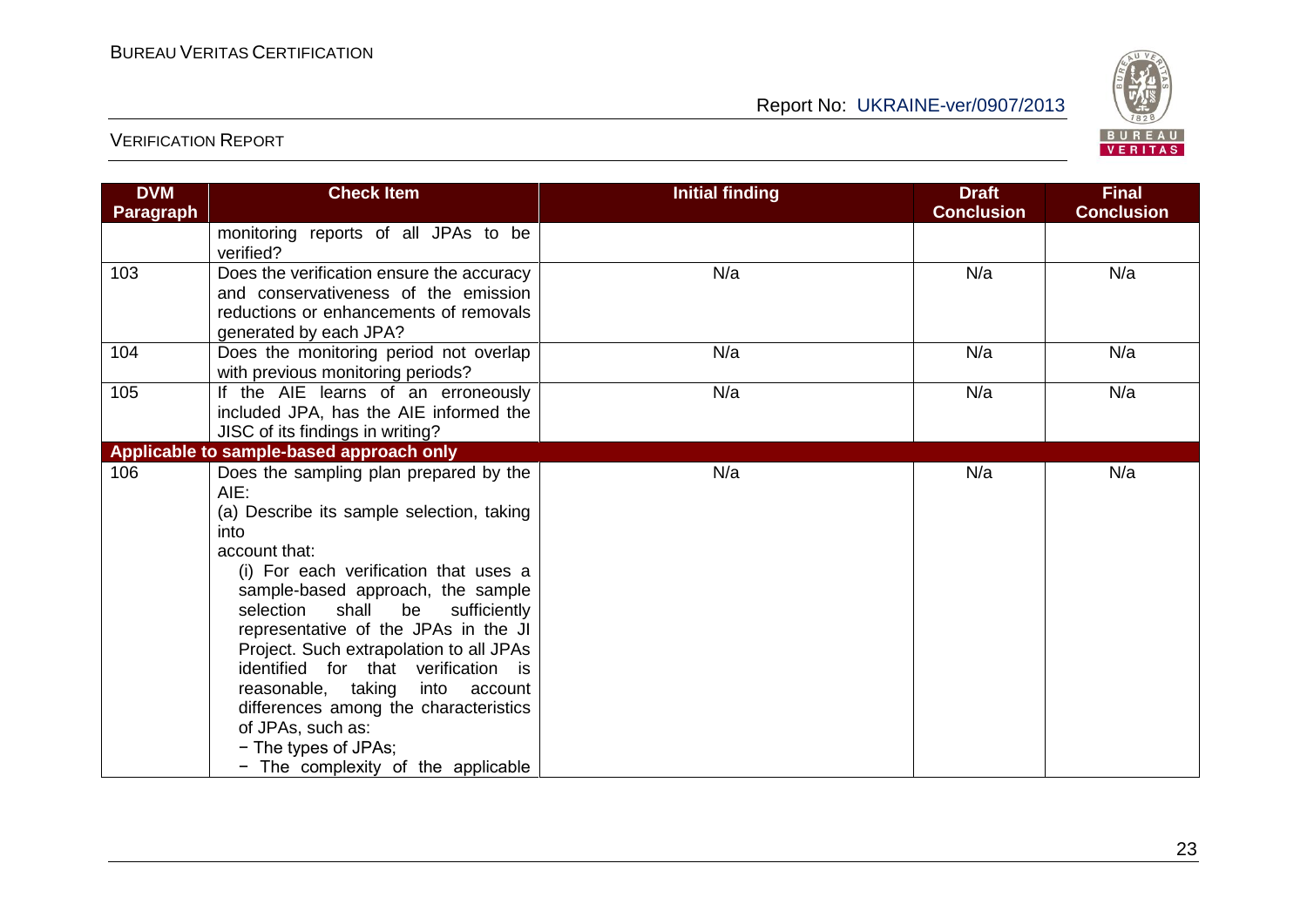

| <b>DVM</b><br><b>Paragraph</b> | <b>Check Item</b>                                                                                                                                                                                                                                                                                                                                                                     | <b>Initial finding</b> | <b>Draft</b><br><b>Conclusion</b> | <b>Final</b><br><b>Conclusion</b> |
|--------------------------------|---------------------------------------------------------------------------------------------------------------------------------------------------------------------------------------------------------------------------------------------------------------------------------------------------------------------------------------------------------------------------------------|------------------------|-----------------------------------|-----------------------------------|
|                                | technologies and/or measures used;<br>- The geographical location of each<br>JPA;<br>- The amounts of expected emission<br>reductions of the JPAs being verified;<br>- The number of JPAs for which<br>emission reductions are being verified;<br>- The length of monitoring periods of<br>the JPAs being verified; and<br>- The samples selected for prior<br>verifications, if any? |                        |                                   |                                   |
| 107                            | Is the sampling plan ready for publication<br>through the secretariat along with the<br>verification report<br>supporting<br>and<br>documentation?                                                                                                                                                                                                                                    | N/a                    | N/a                               | N/a                               |
| 108                            | Has the AIE made site inspections of at<br>least the square root of the number of<br>total JPAs, rounded to the upper whole<br>number? If the AIE makes no site<br>inspections or fewer site inspections than<br>the square root of the number of total<br>JPAs, rounded to the upper whole<br>number, then does the AIE provide a<br>reasonable explanation and justification?       | N/a                    | N/a                               | N/a                               |
| 109                            | the sampling plan available for<br>ls.<br>submission to the secretariat for the                                                                                                                                                                                                                                                                                                       | N/a                    | N/a                               | N/a                               |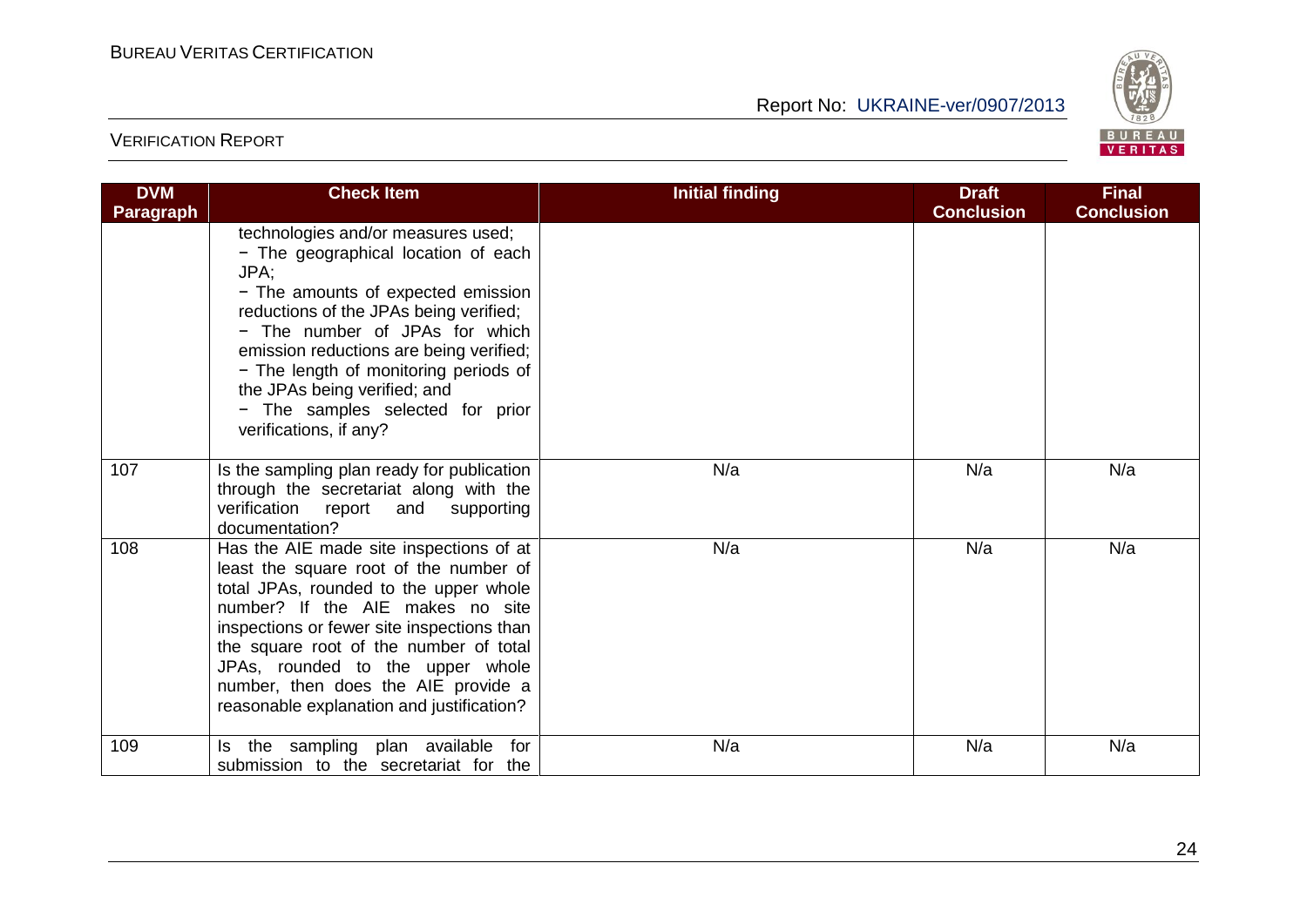

| <b>DVM</b><br>Paragraph | <b>Check Item</b>                                                                                                                                                                                                      | Initial finding | <b>Draft</b><br><b>Conclusion</b> | <b>Final</b><br><b>Conclusion</b> |
|-------------------------|------------------------------------------------------------------------------------------------------------------------------------------------------------------------------------------------------------------------|-----------------|-----------------------------------|-----------------------------------|
|                         | JISC.s ex ante assessment? (Optional)                                                                                                                                                                                  |                 |                                   |                                   |
| 110                     | If the AIE learns of a fraudulently<br>included JPA, a fraudulently monitored<br>JPA or an inflated number of emission<br>reductions claimed in a JI PoA, has the<br>AIE informed the JISC of the fraud in<br>writing? | N/a             | N/a                               | N/a                               |